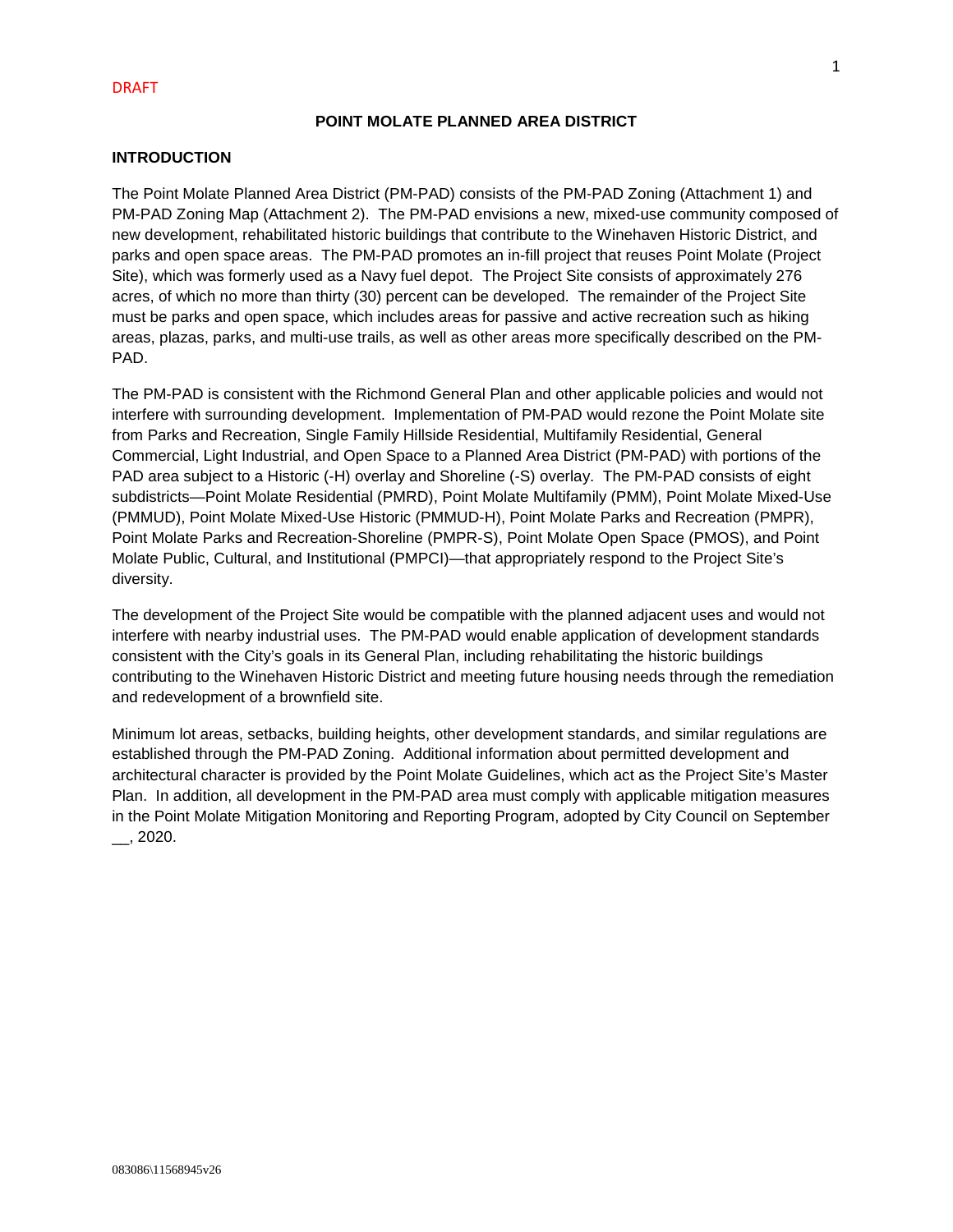# **PM-PAD ZONING TEXT**

# **POINT MOLATE PLANNED AREA DISTRICT ZONING (PM-PAD)<sup>1</sup>**

#### **1.010 – Subdistricts and Purpose**

The PM-PAD implements the General Plan classifications of Low Density Residential, Medium-Density Residential, Medium-Intensity Mixed Use (Community Nodes and Gateways), Parks and Recreation, and Open Space at Point Molate and is comprised of eight subdistricts:

**Point Molate Residential (PMRD).** This subdistrict is intended for low density residential development with attached and detached single-family homes in level to moderately sloped areas. Clustered low-density neighborhoods are encouraged with a variety of housing types. Smaller lots will allow for the clustering of dwellings while providing access to the site's conserved open space. Dwelling types may include single-family homes, small lot single unit development, duplexes, townhomes, cottages, bungalows, and second units. Density in this zoning subdistrict is a maximum of 15 dwelling units per acre. In addition, this district provides for compatible, supportive uses, such as small family day care, park and recreation facilities, civic and institutional uses, and community gardens.

**Point Molate Multifamily (PMM).** This subdistrict is intended for medium-density residential development, such as garden apartments, stacked flats, and condominiums. Density in this zoning subdistrict is a maximum of 40 dwelling units per acre. In addition, this district provides for compatible, supportive uses, such as small family day care, park and recreation facilities, civic and institutional uses, and community gardens.

**Point Molate Mixed-Use (PMMUD).** This subdistrict is intended for residential, commercial, and civic development, as well as mixed-use development. Appropriate uses include retail, restaurant, live/work, residential, office/light industrial, and civic uses. This subdistrict is distinguished from the PMRD subdistrict in that it allows commercial development, which can be accommodated in mixed-residential and commercial use buildings or in commercial-only buildings. Appropriate residential structure types include, but are not limited to, condominiums, townhouses or apartments, which can be in residential-only buildings or in mixed-use buildings. Appropriate commercial uses include small to large-scale retail, light industrial (including art studios and fabrication), business and personal services, and offices. Civic uses such as police and fire stations and parks also are appropriate. New development must have a pedestrian-oriented building design with minimal front and street-side setbacks and parking located to the sides or rear of buildings preferred.

**Point Molate Mixed-Use-Historic (PMMUD-H).** This subdistrict has the same purpose as the PMMUD district. In addition, it is intended to ensure that new development within the Winehaven Historic District would not adversely affect the integrity of the Winehaven Historic District and that all existing historic buildings in the Winehaven Historic District are not subject to Article 15.04.606 of the Zoning and Subdivision Ordinance.

**Point Molate Parks and Recreation (PMPR).** This subdistrict has the same intent as the Parks and Recreation (PR) district, as stated in Article 15.04.205 of the Zoning and Subdivision Regulations.

 $\overline{a}$ 

 $<sup>1</sup>$  Unless otherwise stated, all references within the PM-PAD are to the Richmond Municipal Code.</sup>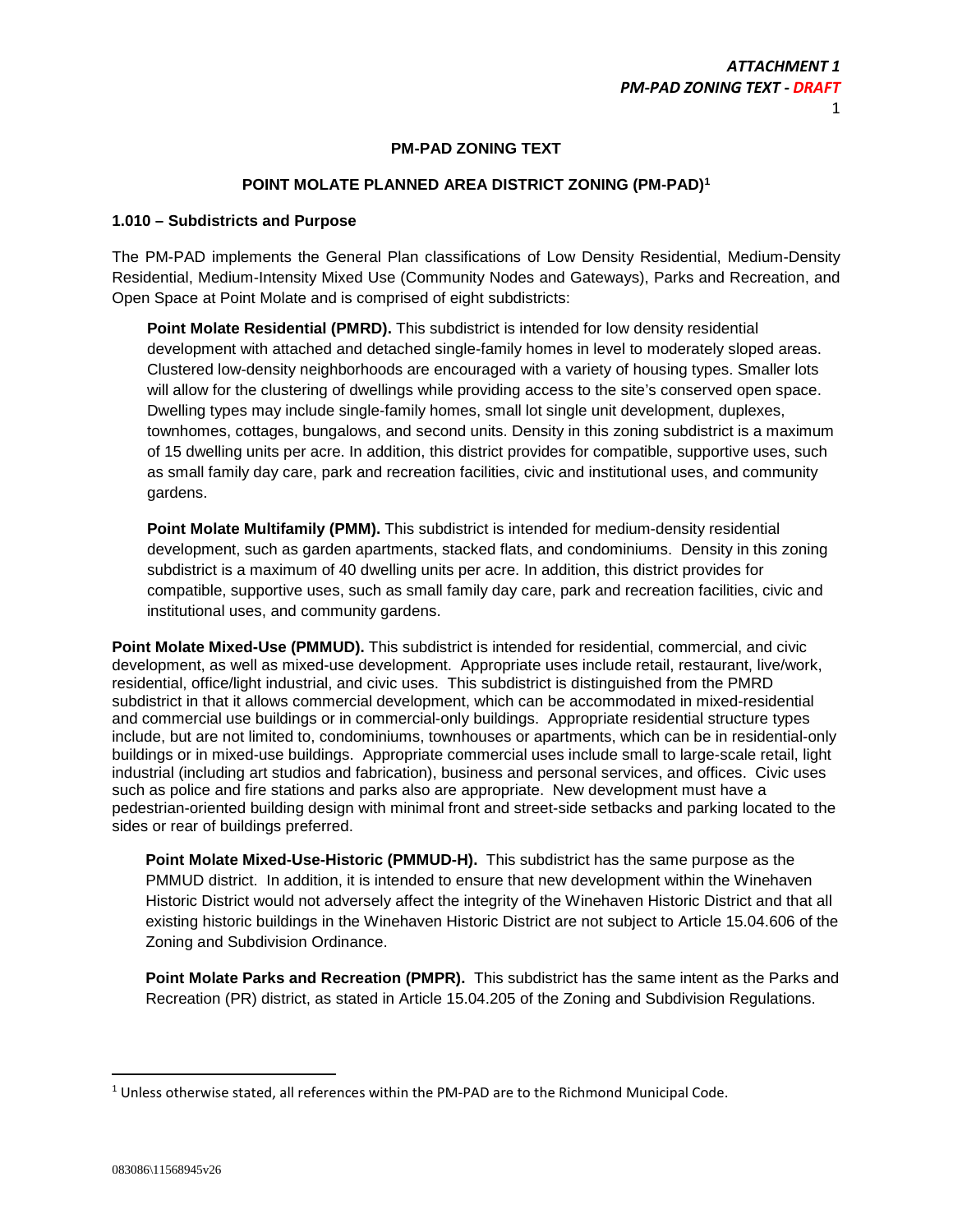**Point Molate Parks and Recreation – Shoreline (PMPR-S).** This subdistrict has the same purpose as the Parks and Recreation (PR) district, as stated in Article 15.04.205 of the Zoning and Subdivision Regulations. In addition, this subdistrict has the same purpose as the -S Shoreline Overlay District, as stated in Article 15.04.306 of the Zoning and Subdivision Regulations.

**Point Molate Open Space (PMOS).** This subdistrict has the same purpose as the Open Space (OS) District, as defined in Article 15.04.206 of the Zoning and Subdivision Regulations.

**Point Molate Public, Cultural, and Institutional (PMPCI)**. This subdistrict has the same purpose as the Public, Cultural, and Institutional District, as defined in Article 15.04.205 of the Zoning and Subdivision Regulations.

# **1.010.A – Purpose of the PMRD and PMM subdistricts.**

The specific purposes of the PMRD and PMM subdistricts are to:

- A. Create, preserve, protect, and enhance the character of residential neighborhoods.
- B. Provide sites appropriate for a variety of residential development types.
- C. Provide sites for public and semi-public land uses, such as day care centers, parks, community facilities, and public safety facilities that will serve City residents.

# **1.010.B – Purpose of the PMMUD and PMMUD-H subdistricts.**

The specific purposes of the PMMUD and PMMUD-H subdistricts are to:

- A. Provide for the orderly, well-planned, and balanced growth of mixed-use districts.
- B. Encourage a mix of uses that promotes convenience, economic vitality, fiscal stability, and a pleasant quality of life.
- C. Promote pedestrian-oriented, mixed-use commercial centers at appropriate locations.
- D. Establish design standards that improve the visual quality of development and create a unified, distinctive, and attractive character along mixed-use streets.
- E. Provide appropriate standards to preserve both commercial and mixed-use feasibility and residential quality in the zoning district.
- F. Provide for the restoration and reuse of Winehaven Historic District buildings and provide for complementary new construction to create a vibrant mixed-use environment that will attract city residents and visitors.

# **1.010.C – Purpose of the PMPR and PMPR-S subdistricts.**

The specific purposes of the PMPR subdistrict are to:

- A. Provide land for parks and recreation facilities; and
- B. Ensure design compatibility between public uses and adjacent neighborhoods.

# **1.010.D – Purpose of the PMOS subdistrict.**

The specific purposes of the PMPR subdistrict are to:

A. Provide land for development of open space uses; and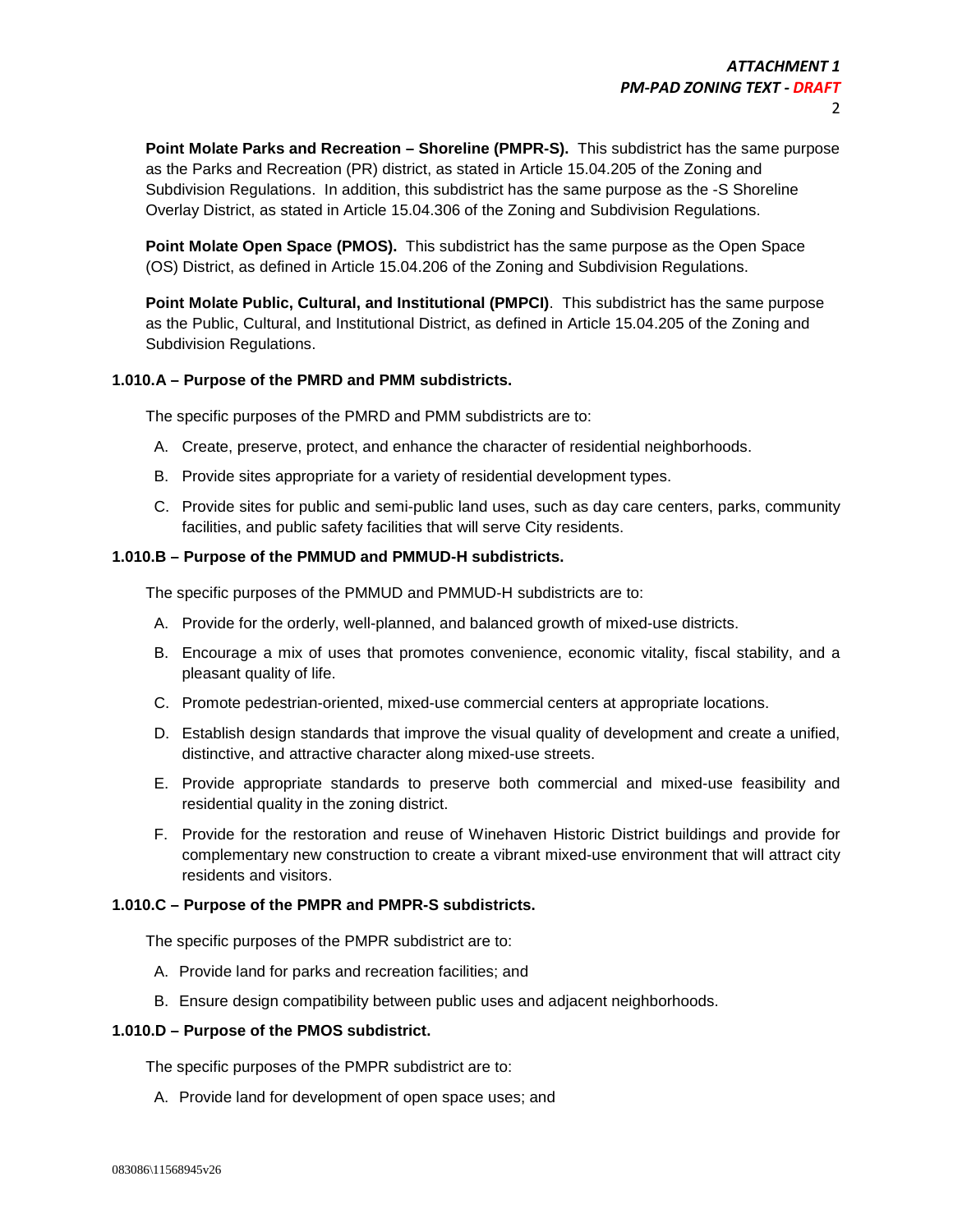- B. Provide land for trails, trail heads, and other low-impact public recreational uses; and
- C. Provide land for the protection of natural resources.

#### **1.020 – Development Capacity.**

- A. Residential Capacity: The PM-PAD Plan allows up to 2,040 residential units in eight planning areas, labeled areas A through H (see Figure 1.020.A), as follows:
	- 1. Planning Areas A and B: 408 new units
	- 2. Planning Area C: 168 new units
	- 3. Planning Area D: 66 new units
	- 4. Planning Area E: 300 new units
	- 5. Planning Areas F, G, and H: 625 new units and up to 473 units in the existing historic buildings; see PM-PAD section 1.020(B) for additional detail

The PM-PAD allows up to a 20 percent increase in the residential development capacity of any particular planning area as long as the total number of residential dwelling units in the PM-PAD Plan area does not exceed 2,040.

- B. Historic District: The development capacity in Planning Areas F, G, and H, which comprise the Winehaven Historic District, can be in the range of (1) 1,098 residential units and 40,000 square feet of general commercial space and (2) 318 residential units and 624,572 square feet of general commercial space.
- C. Commercial Capacity:
	- 1. Planning Areas F, G, and H: The PM-PAD Plan allows up to 624,572 square feet of general commercial space, of which 40,000 square feet can be high-trip commercial uses, such as regional-serving retail and restaurant uses; see PM-PAD section 1.020.B for additional detail.
	- 2. Planning Areas A, B, C, and E: The PM-PAD allows up to 15,000 square feet of neighborhood-serving commercial spaces, as defined in PM-PAD section 1.030.B.1.
- D. Cultural and Civic Uses: Planning Areas D and F permit up to 10,000 new square feet of buildings for cultural and/or civic uses. Up to 5,000 square feet can be refurbished (or if necessary constructed) in Planning Area E for a building to serve water transit uses.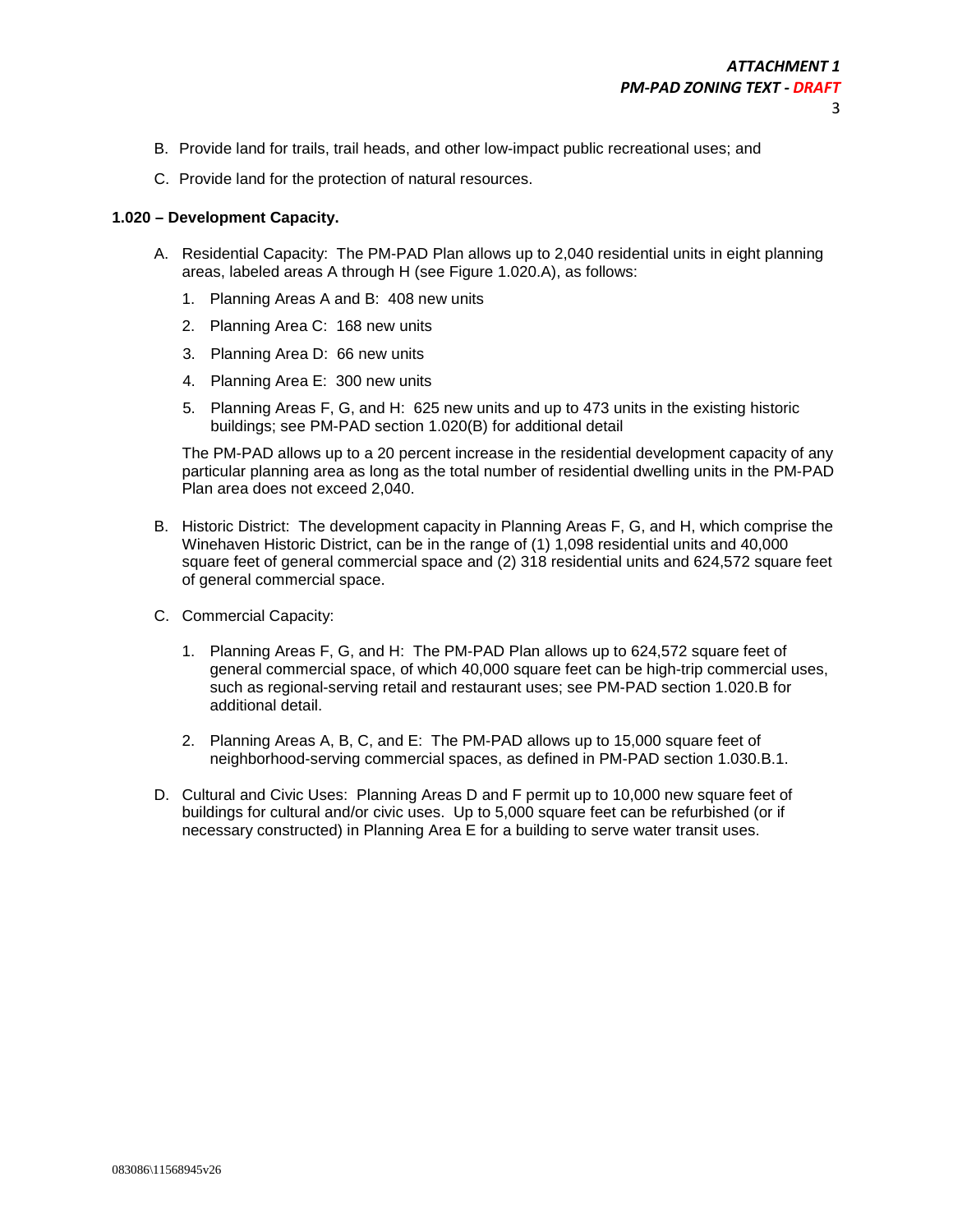

#### **1.030 – Definitions**

Except for the terms specifically defined herein, the definitions in Section 15.04.104 apply to the PM-PAD. If there is a conflict between a definition in this section and Section 15.04.104, this section controls**.** 

**A. Front Lot Line:** On an interior lot, that portion abutting a public or private street, public open space, or publicly accessible private open space. On a flag or panhandle lot, the interior lot line most parallel to and nearest the street or lane from which access is obtained.

**B. Neighborhood-Serving Commercial**: Neighborhood-serving commercial space is intended to provide for a range of neighborhood serving retail and service uses along street frontages that are located and designed to foster pedestrian activity near residential uses.

- 1. Neighborhood-serving uses are intended to provide community amenities that allow residents and employees to meet their needs where they live and work. Examples of neighborhoodserving commercial uses include, but are not limited to, child care facilities, coffee shops, corner markets, hair salons, hardware stores, gyms, laundromats, small restaurants, and specialty stores.
- 2. To qualify as neighborhood-serving commercial, each commercial tenant space must be on the ground-floor of a building and all commercial tenant spaces within a building can have a maximum average size of 2,500 square feet.

#### **C. Open Space**

1. The PM-PAD requires that seventy (70) percent of the above-water land in the PM-PAD area be open space and is referred to herein as the PM-PAD Open Space. The PM-PAD Open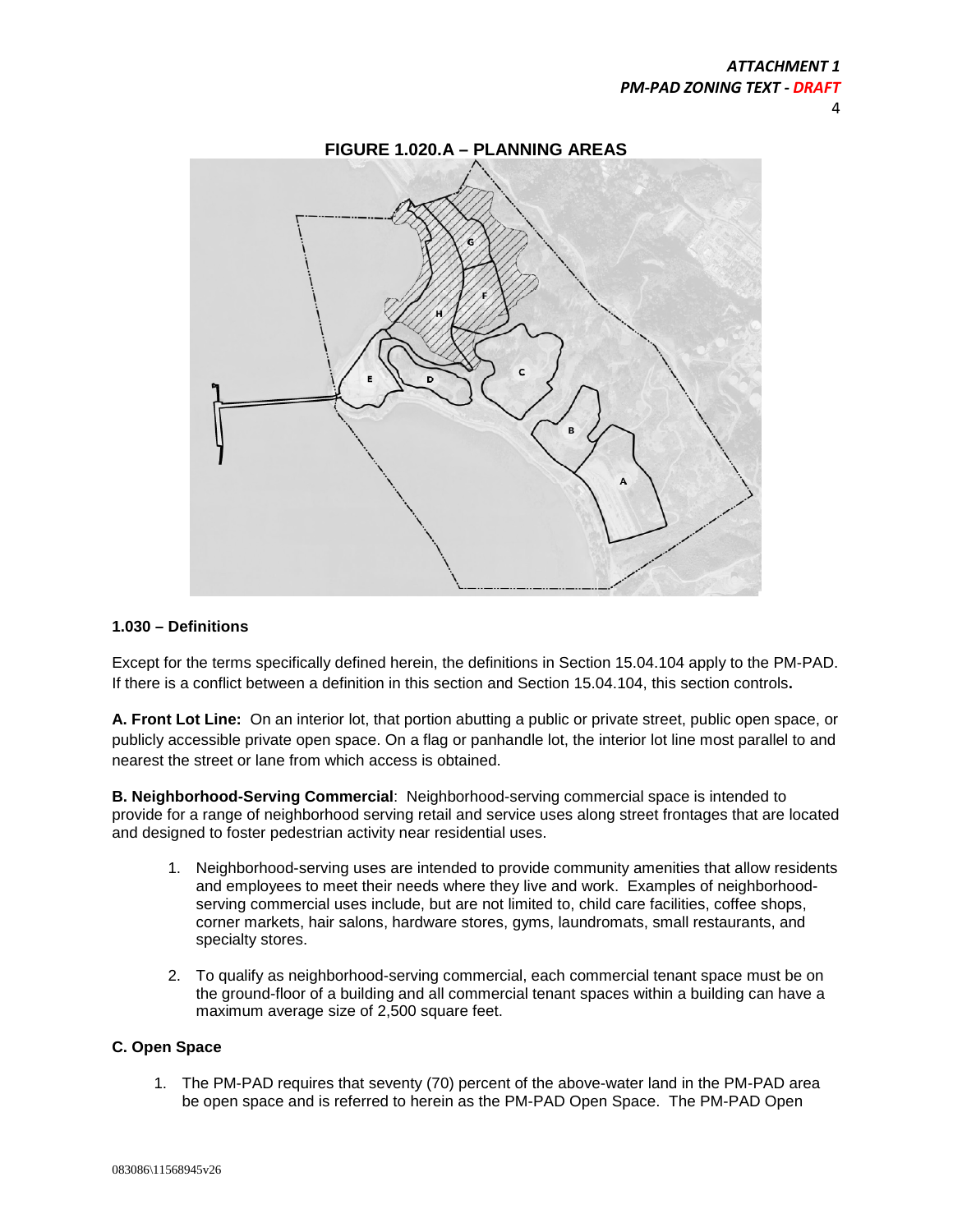Space consists of the areas, other than street rights-of-ways, in the PMOS and PMPR-S subdistricts and publicly accessible areas within the other subdistricts reserved for passive or active recreation, as indicated in the Open Space and Parks diagram of the Point Molate Design Guidelines.

2. For PM-PAD section 1.070, Development Standards, "open space" has the same meaning as "open space" in Section 15.04.104.020.

**D. Streets**: As used in this section, Primary Streets, Secondary Streets, and Tertiary Streets refer to the labels shown for various streets on the PM Design Guidelines.

#### **1.040 – Implementation and Relation to the Design Guidelines.**

- A. All development in the PM-PAD area that would be subject to Design Review pursuant to Article 15.04.805 must obtain Development Plan Review, pursuant to Section 15.04.810.080, and PM-PAD section 1.040.B, and are not subject to Design Review.
- B. Development Plan Review
	- 1. Applicability
		- a. Development proposals that are exempt from Design Review pursuant to Section 15.04.805.010 also are exempt from Development Plan Review.
		- b. Development proposals that would be subject to Minor Design Review are subject to Minor Development Plan Review. Minor Development Plan Review follows the same process as Minor Design Review, as stated in Section 15.04.805.020.A.
		- c Development proposals that would be subject to Major Design Review (defined in Section 15.04.805.020.B) are subject to Major Development Plan Review. The procedures for Major Development Plan review are the same as the procedures for Major Design Review, as stated in Sections 15.04.805.030 (Procedures) and 15.04.805.070 (Appeals), except that for development proposals within the PMMUD-H subdistrict, Minor and Major Development Plan Review is conducted by the Historic Preservation Commission rather than the Design Review Board.
	- 2. Development Plan Review Criteria

When conducting Development Plan Review, the hearing body must evaluate applications to ensure that they satisfy the Development Plan Review criteria and conform to the policies of the General Plan. Building permit details are beyond the scope of Development Plan Review. To obtain Development Plan Review approval, projects must satisfy the following criteria:

- a. Are consistent with the PM-PAD zoning; and
- b. Are in substantial conformance with the Point Molate Design Guidelines.
- 3. Required Findings

The hearing body may only approve a Development Plan Review application if it finds that the application is:

a. Consistent with the General Plan;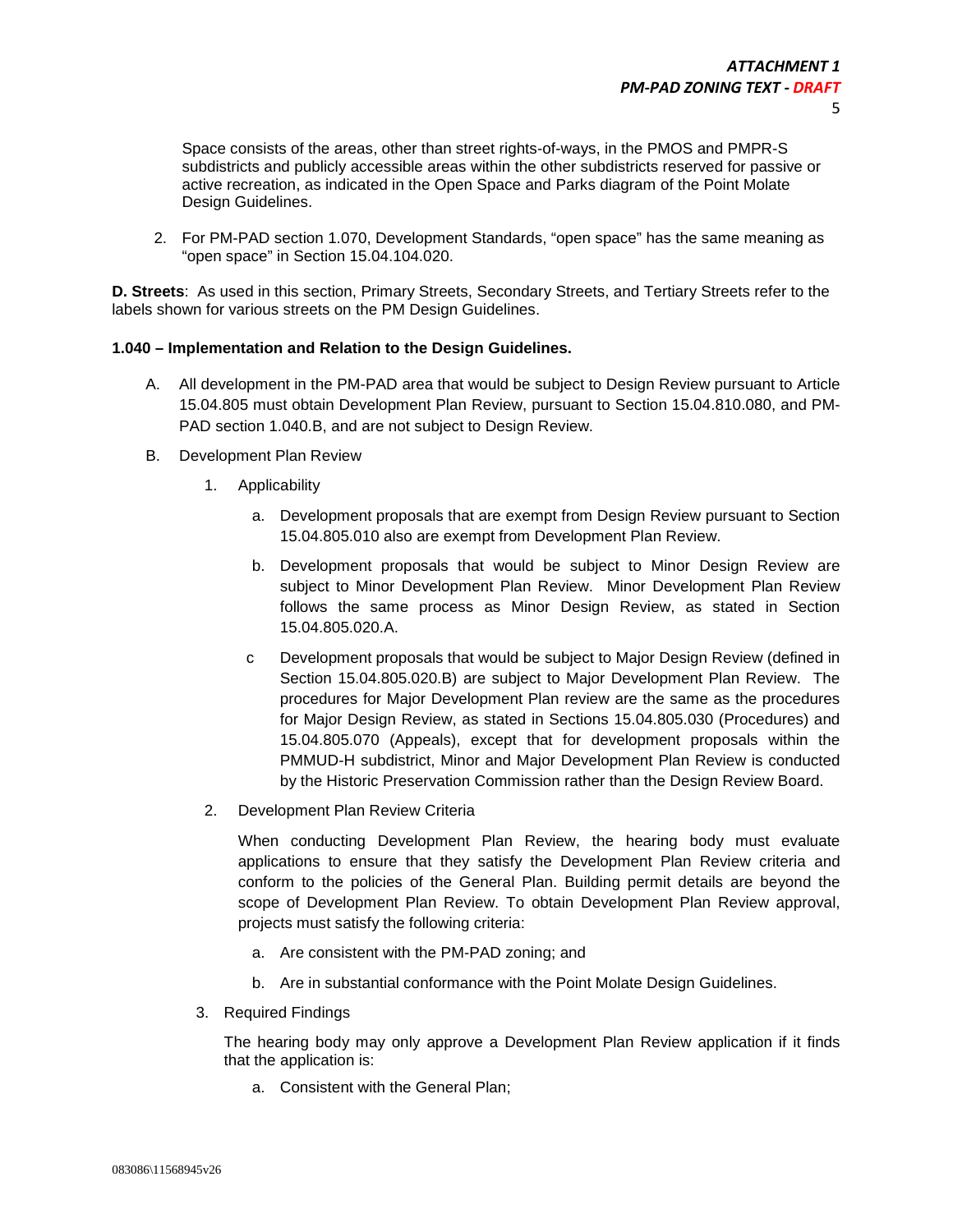- b. In substantial conformance with the applicable Point Molate Design Guidelines;
- c. Consistent with any approved tentative map, use permit, variance, or other planning or zoning approval that the project required; and
- d. Consistent with the Development Plan Review criteria in PM-PAD section 1.040.B(2).
- 4. In addition to Development Plan Review, development proposals within the PMMUD-H subdistrict must comply with the procedures in Sections 15.04.303.100–15.04.303.130 of the Zoning and Subdivision Ordinance and obtain a Certificate of Appropriateness from the Historic Preservation Commission. The hearing for the Certificate of Appropriateness shall be conducted at the same time as the hearing for Development Plan Review.
- 5. Conditions of Approval.

When approving the Development Plan Review, the hearing body may impose reasonable conditions related to design impacts caused by the project application in order to:

- a. Achieve the specific purposes of the PM-PAD subdistrict in which the project is to be located, consistent with the PM-PAD zoning and General Plan, and substantially conform to the Point Molate Design Guidelines; and
- b. Protect the public health, safety, and welfare of the citizens of the City of Richmond;

No condition of approval can impose further discretionary review of the project by the Zoning Administrator, Design Review Board, or Historic Preservation Commission.

- C. Amendments to the PM-PAD Zoning and Point Molate Design Guidelines
	- 1. The PM-PAD Zoning and Point Molate Design Guidelines provide a general description of the development of the developable areas of the Point Molate site. Final architectural and landscape design and site planning will occur at the time of Development Plan Review and no amendment of the PM-PAD or Point Molate Design Guidelines will be required as long as the architecture and landscaping are consistent with the PM-PAD zoning and substantially conform to the Point Molate Design Guidelines.
	- 2. Notwithstanding anything contained in Section 15.04.810.070(B) to the contrary, adjustments in the number, size and configuration of housing units, non-residential buildings and uses, or alterations of any building shall not require an amendment to the PM-PAD or Point Molate Design Guidelines as long as the following conditions are met:
		- a. The development is within the development capacity defined in PM-PAD section 1.020.
		- b. At least seventy (70) percent of above-water land in the PM-PAD area is PM-PAD Open Space, as defined in PM-PAD section 1.030.C
		- c. Residential development capacity transferred from one planning area to one or more other planning areas does not result in a receiving planning area's development capacity increasing more than twenty (20) percent.
		- d. The adjustments substantially conform with the Point Molate Design Guidelines.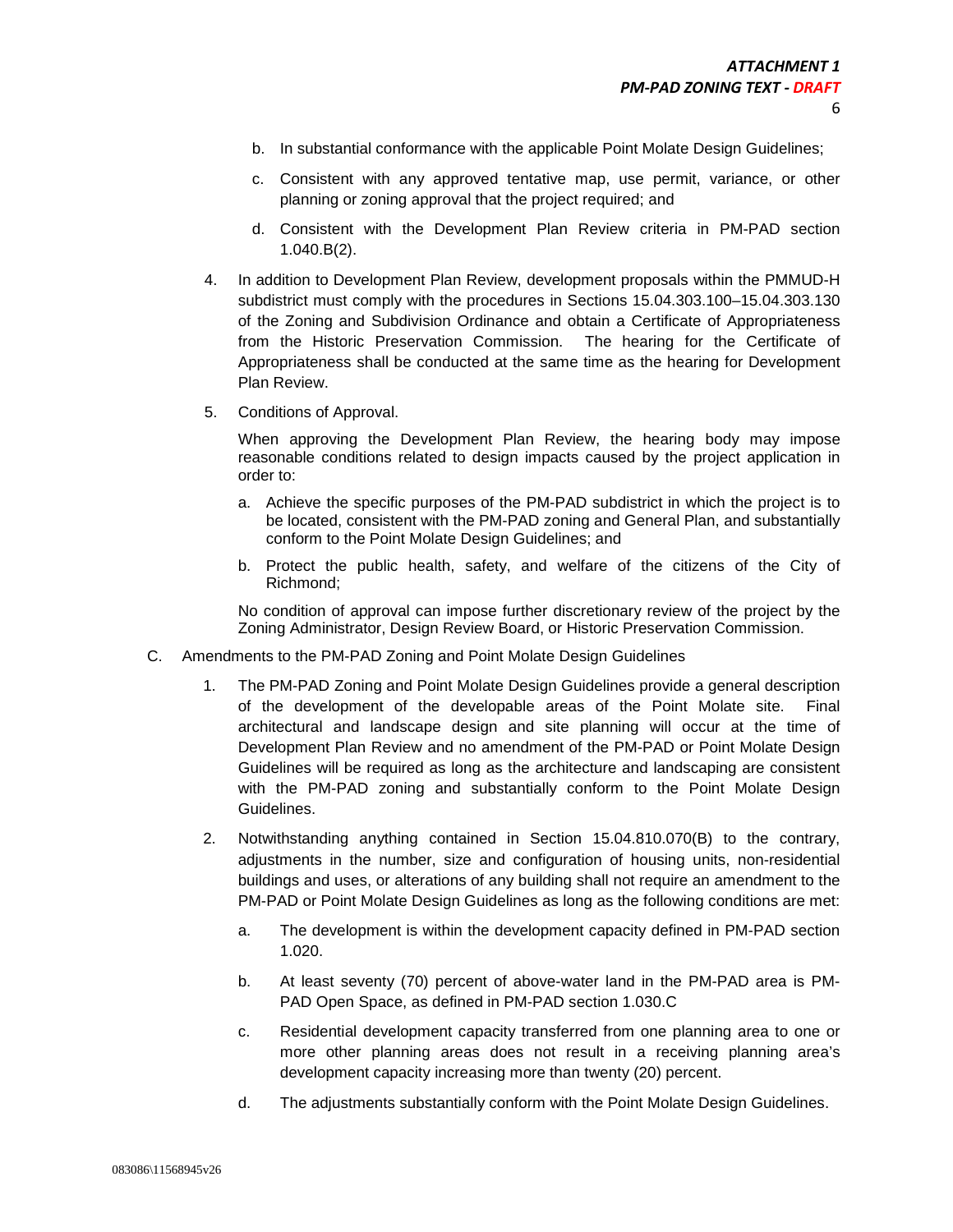3. Amendments to the PM-PAD or Point Molate Design Guidelines shall be subject to the procedures of Section 15.04.810.070.

# **1.050 - Small Lot Subdivisions.**

Small lot subdivisions are permitted in the PMRD subdistrict.

- A. **Purpose.** The purpose of this section is to provide opportunities to increase the supply of smaller dwelling units and rental housing units in the City by allowing the creation of subdivisions with smaller lots and dwellings. At Point Molate, where new residential neighborhoods are surrounded by substantial open space, there is an opportunity to cluster housing with creative floor plans, massing, and architecture, that provides privacy and a great relationship with the public realm.
- B. **Development Types.** Small lot subdivisions may be proposed and approved for small and medium single-family development and townhouse development developed according to the Point Molate Design Guidelines.
- D. **Lot Standards.** The Planning Commission may approve smaller lots than required for the base district, but no less than 1,750 square feet in area and 30 feet in width, upon finding that the development will be compatible with neighboring uses and will contribute to underserved segments of the City's housing market.

# **1.060 - Land Use Regulations.**

The land use regulations for all parks and recreation subdistricts (PMPR and PMPR-S) are as stated in Section 15.04.205.020, as may be amended from time to time, for the PR District. The land use regulations for the PMOS subdistrict are as stated in Section 15.04.206.020, as may be amended from time to time, for OS District. The land use regulations for the PMPCI subdistrict are as stated in Section 15.04.205.020, as may be amended from time to time, for the PCI District, except that transportation passenger terminals are permitted uses.

Table 1.060 prescribes the land use regulations for the residential and mixed-use subdistricts. The regulations for each subdistrict in Table 1.060 are established by letter designations as follows:

"P" designates permitted uses.

"A" designates use classifications that are permitted after review and approval of an administrative use permit by the Zoning Administrator.

"C" designates use classifications that are permitted after review and approval of a conditional use permit by the Planning Commission.

"L#" designates numbered limitations listed at the end of the table.

"x" designates uses that are not permitted.

Use classifications are defined in Article 15.04.104 (Key Terms and Definitions). In cases where a specific land use or activity is not defined, the Zoning Administrator shall assign the land use or activity to a classification that is substantially similar in character. Use classifications and subclassifications not listed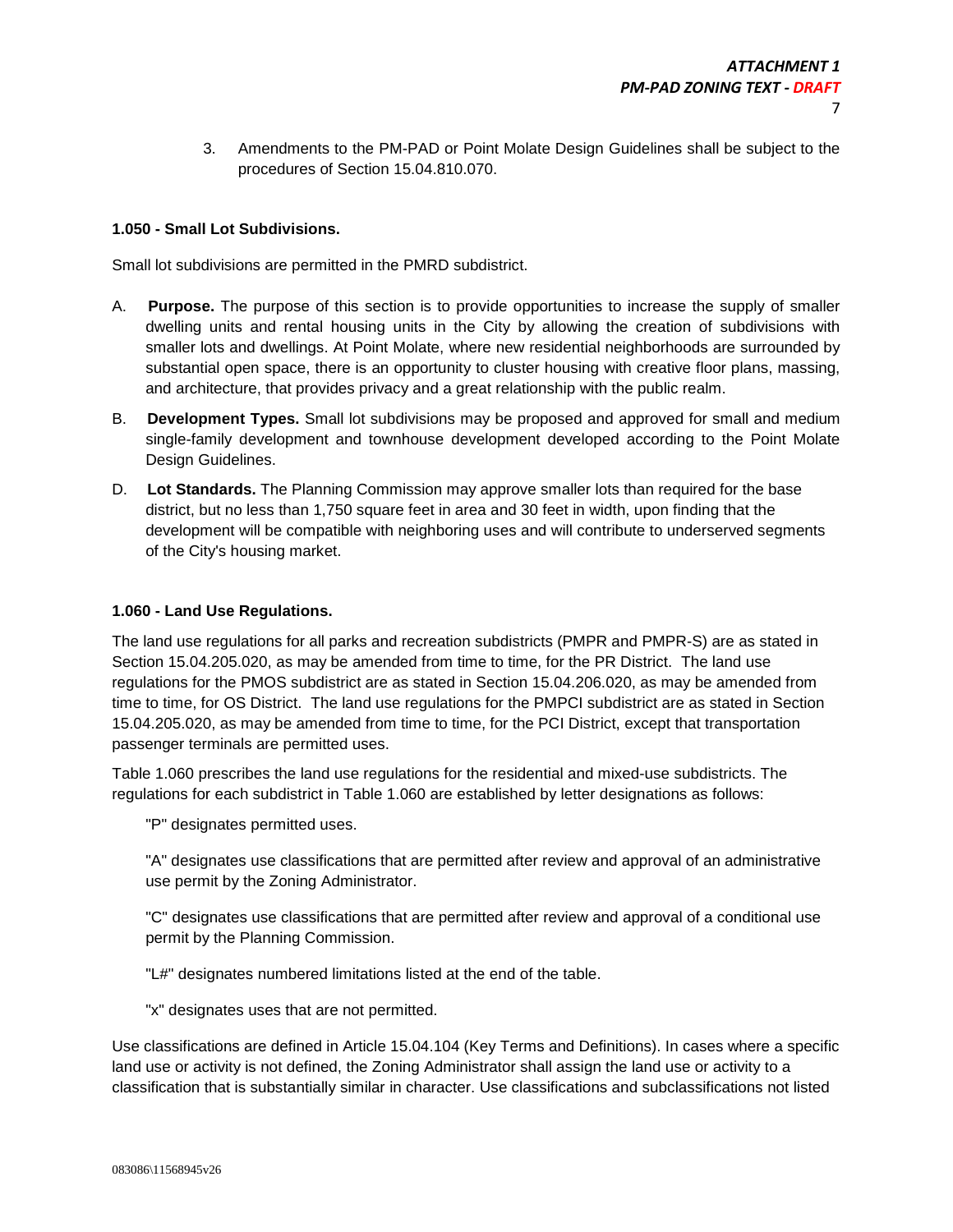8

in the table and not found to be substantially similar to the uses below are prohibited. Section numbers in the right-hand column refer to other sections of this article.

| TABLE 1.060: LAND USE REGULATIONS-RESIDENTIAL AND MIXED-USE DISTRICTS |                                    |                                    |                                    |                                    |                                                                 |  |
|-----------------------------------------------------------------------|------------------------------------|------------------------------------|------------------------------------|------------------------------------|-----------------------------------------------------------------|--|
| Uses                                                                  | <b>PMRD</b>                        | <b>PMM</b>                         | <b>PMMUD</b>                       | PMMUD-H                            | Additional<br>Regulations                                       |  |
| <b>RESIDENTIAL</b>                                                    |                                    |                                    |                                    |                                    |                                                                 |  |
| Single Family                                                         | See<br>subclassifications<br>below | See<br>subclassifications<br>below | See<br>subclassifications<br>below | See<br>subclassifications<br>below |                                                                 |  |
| Detached                                                              | $\mathsf{P}$                       | ${\sf P}$                          | L1                                 | L1                                 | See<br>§ 15.04.201.070                                          |  |
| Attached                                                              | P                                  | ${\sf P}$                          | P                                  | P                                  | Residential<br>Development                                      |  |
| Accessory<br><b>Dwelling Unit</b>                                     | P                                  | ${\sf P}$                          | P                                  | P                                  | Types;<br>§ 15.04.610.020<br>Accessory<br><b>Dwelling Units</b> |  |
| Duplex                                                                | $\mathsf{P}$                       | $\sf P$                            | P                                  | P                                  |                                                                 |  |
| Multi-Unit<br>Dwelling                                                | x                                  | $\mathsf{P}$                       | P                                  | P                                  |                                                                 |  |
| Group<br>Residential                                                  | See<br>subclassifications<br>below | See<br>subclassifications<br>below | See<br>subclassifications<br>below | See<br>subclassifications<br>below |                                                                 |  |
| Congregate<br>Housing                                                 | L2                                 | L2                                 | $\mathsf C$                        | P                                  | See<br>§ 15.04.610.210<br><b>Group Residential</b>              |  |
| Senior<br>Group<br><b>Residential</b>                                 | L2                                 | L2                                 | $\mathsf C$                        | P                                  |                                                                 |  |
| Elderly and<br>Long-Term<br>Care                                      | $\pmb{\mathsf{x}}$                 | $\pmb{\mathsf{X}}$                 | C                                  | $\mathbf C$                        |                                                                 |  |
| Family Day<br>Care, Large                                             | A                                  | $\mathsf A$                        | A                                  | A                                  | See §<br>15.04.610.190<br>Family Day Care,<br>Large             |  |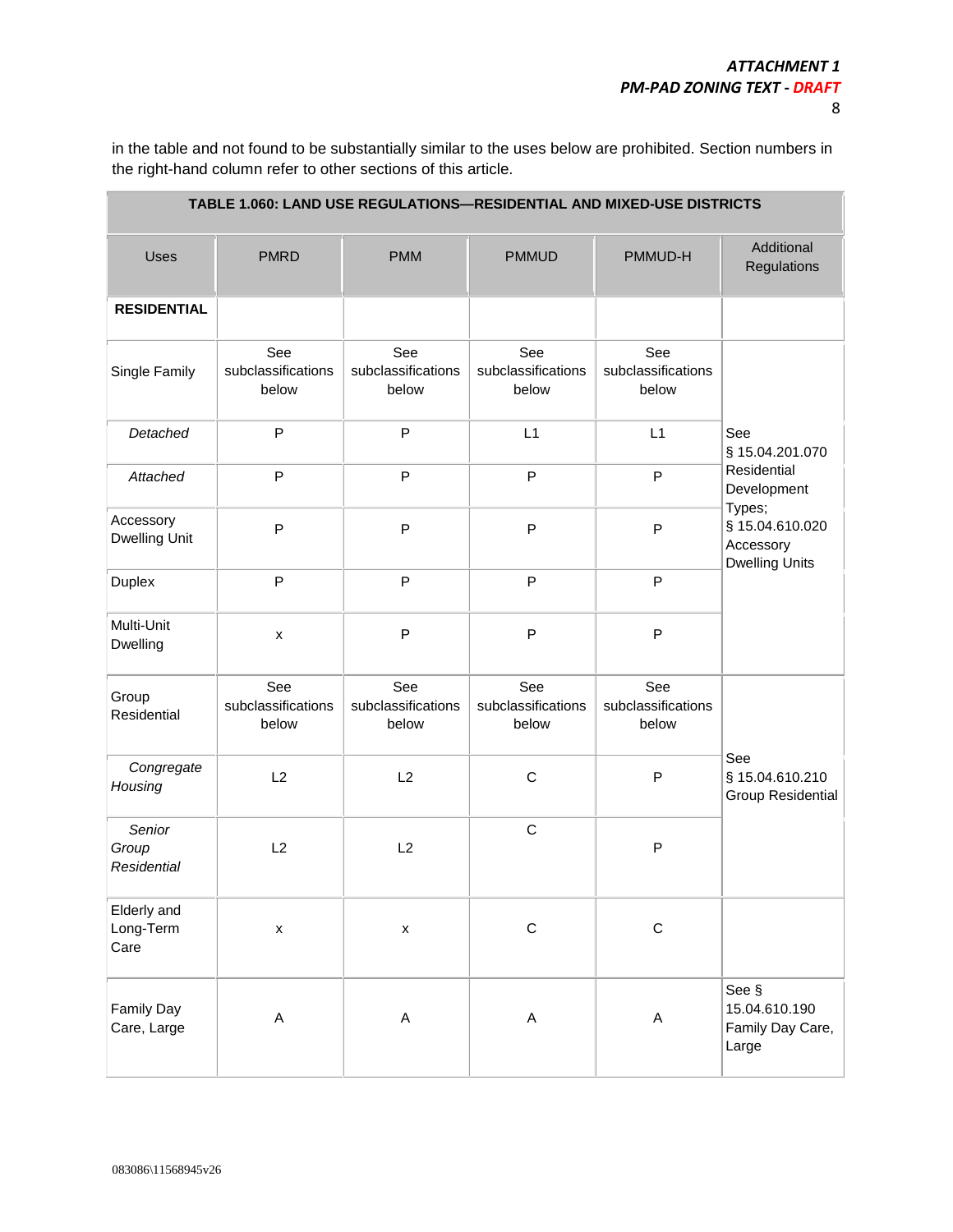| I                      |
|------------------------|
| i                      |
| ı<br>I<br>I<br>×<br>۰. |

| Family Day<br>Care, Small               | $\mathsf{P}$                       | $\mathsf{P}$                       | P                                  | P                                  |                                                        |  |
|-----------------------------------------|------------------------------------|------------------------------------|------------------------------------|------------------------------------|--------------------------------------------------------|--|
| Planned<br>Residential<br>Groups        | $\mathsf C$                        | $\mathsf C$                        | $\mathsf C$                        | $\mathsf C$                        |                                                        |  |
| Residential<br>Facility                 | See<br>subclassifications<br>below | See<br>subclassifications<br>below | See<br>subclassifications<br>below | See<br>subclassifications<br>below |                                                        |  |
| Residential<br>Care, General            | X                                  | $\pmb{\times}$                     | $\mathsf C$                        | $\mathsf C$                        | See §<br>15.04.610.360<br>Residential Care,<br>General |  |
| Residential<br>Care, Limited            | A                                  | $\mathsf{P}$                       | P                                  | P                                  |                                                        |  |
| Residential<br>Care, Senior             | $\pmb{\mathsf{x}}$                 | $\pmb{\mathsf{x}}$                 | $\mathsf C$                        | $\mathsf C$                        |                                                        |  |
| Hospice,<br>General                     | $\pmb{\mathsf{X}}$                 | $\pmb{\times}$                     | $\pmb{\mathsf{x}}$                 | $\pmb{\times}$                     |                                                        |  |
| Hospice,<br>Limited                     | $\boldsymbol{\mathsf{A}}$          | $\mathsf A$                        | P                                  | P                                  |                                                        |  |
| Supportive<br>Housing                   | $\mathsf A$                        | $\mathsf A$                        | P                                  | $\mathsf{P}$                       |                                                        |  |
| Transitional<br>Housing                 | $\boldsymbol{\mathsf{A}}$          | $\mathsf A$                        | P                                  | P                                  |                                                        |  |
| <b>COMMERCIAL</b>                       |                                    |                                    |                                    |                                    |                                                        |  |
| <b>Animal Sales</b><br>and Services     | See<br>subclassifications<br>below | See<br>subclassifications<br>below | See<br>subclassifications<br>below | See<br>subclassifications<br>below | See §<br>15.04.610.070<br>Animal Keeping               |  |
| Riding<br>Schools and<br><b>Stables</b> | $\pmb{\mathsf{x}}$                 | $\pmb{\mathsf{X}}$                 | $\pmb{\mathsf{X}}$                 | $\pmb{\mathsf{x}}$                 |                                                        |  |
| Clinic/Hospital                         | $\pmb{\mathsf{X}}$                 | $\pmb{\mathsf{X}}$                 | L <sub>3</sub>                     | L <sub>3</sub>                     |                                                        |  |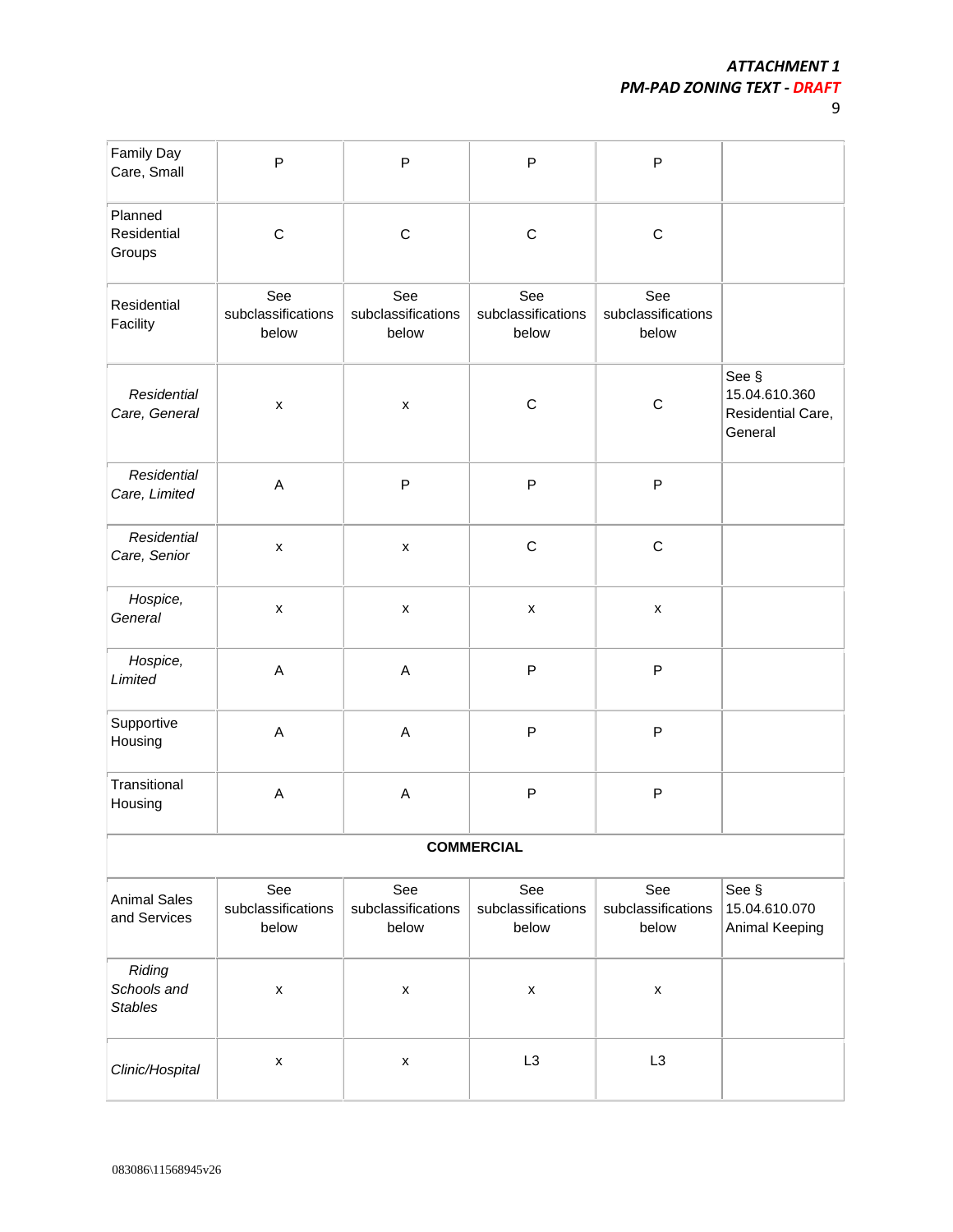10

| Grooming                                           | $\pmb{\mathsf{x}}$                 | $\pmb{\mathsf{x}}$                 | L <sub>3</sub>                     | L <sub>3</sub>                     |                                                   |
|----------------------------------------------------|------------------------------------|------------------------------------|------------------------------------|------------------------------------|---------------------------------------------------|
| <b>Retail Sales</b><br>(Pet Shops)                 | $\pmb{\mathsf{X}}$                 | L <sub>5</sub>                     | L <sub>3</sub>                     | L <sub>3</sub>                     |                                                   |
| Veterinary<br>Services                             | $\pmb{\times}$                     | $\pmb{\times}$                     | ${\sf P}$                          | P                                  |                                                   |
| Auto/Vehicle<br><b>Sales Services</b>              | See<br>subclassifications<br>below | See<br>subclassifications<br>below | See<br>subclassifications<br>below | See<br>subclassifications<br>below |                                                   |
| Alternative<br>Fuels and<br>Recharging<br>Facility | $\pmb{\mathsf{x}}$                 | $\pmb{\mathsf{x}}$                 | L4                                 | A                                  |                                                   |
| Automobile/<br>Vehicle Repair,<br>Minor            | $\pmb{\times}$                     | $\pmb{\times}$                     | L4                                 | L4                                 |                                                   |
| Service<br><b>Stations</b>                         | $\pmb{\times}$                     | $\pmb{\mathsf{X}}$                 | $\mathsf C$                        | $\mathsf C$                        | See §<br>15.04.610.380<br><b>Service Stations</b> |
| Banks and<br>Financial<br>Institutions             | See<br>subclassifications<br>below | See<br>subclassifications<br>below | See<br>subclassifications<br>below | See<br>subclassifications<br>below |                                                   |
| Bank and<br>Savings and<br>Loan                    | $\pmb{\times}$                     | $\pmb{\mathsf{X}}$                 | L5                                 | P                                  |                                                   |
| - With Drive-<br>through Service                   | x                                  | x                                  | X                                  | X                                  |                                                   |
| Non-<br>traditional<br>Financial                   | $\pmb{\mathsf{x}}$                 | $\pmb{\mathsf{x}}$                 | $\pmb{\mathsf{X}}$                 | $\pmb{\mathsf{X}}$                 |                                                   |
| <b>Business</b><br>Services                        | $\pmb{\mathsf{x}}$                 | $\pmb{\mathsf{x}}$                 | $\mathsf P$                        | P                                  |                                                   |
| Catering<br>Service                                | $\pmb{\mathsf{x}}$                 | $\pmb{\mathsf{x}}$                 | L6                                 | P                                  |                                                   |
| Commercial                                         | See                                | See                                | See                                | See                                | See §                                             |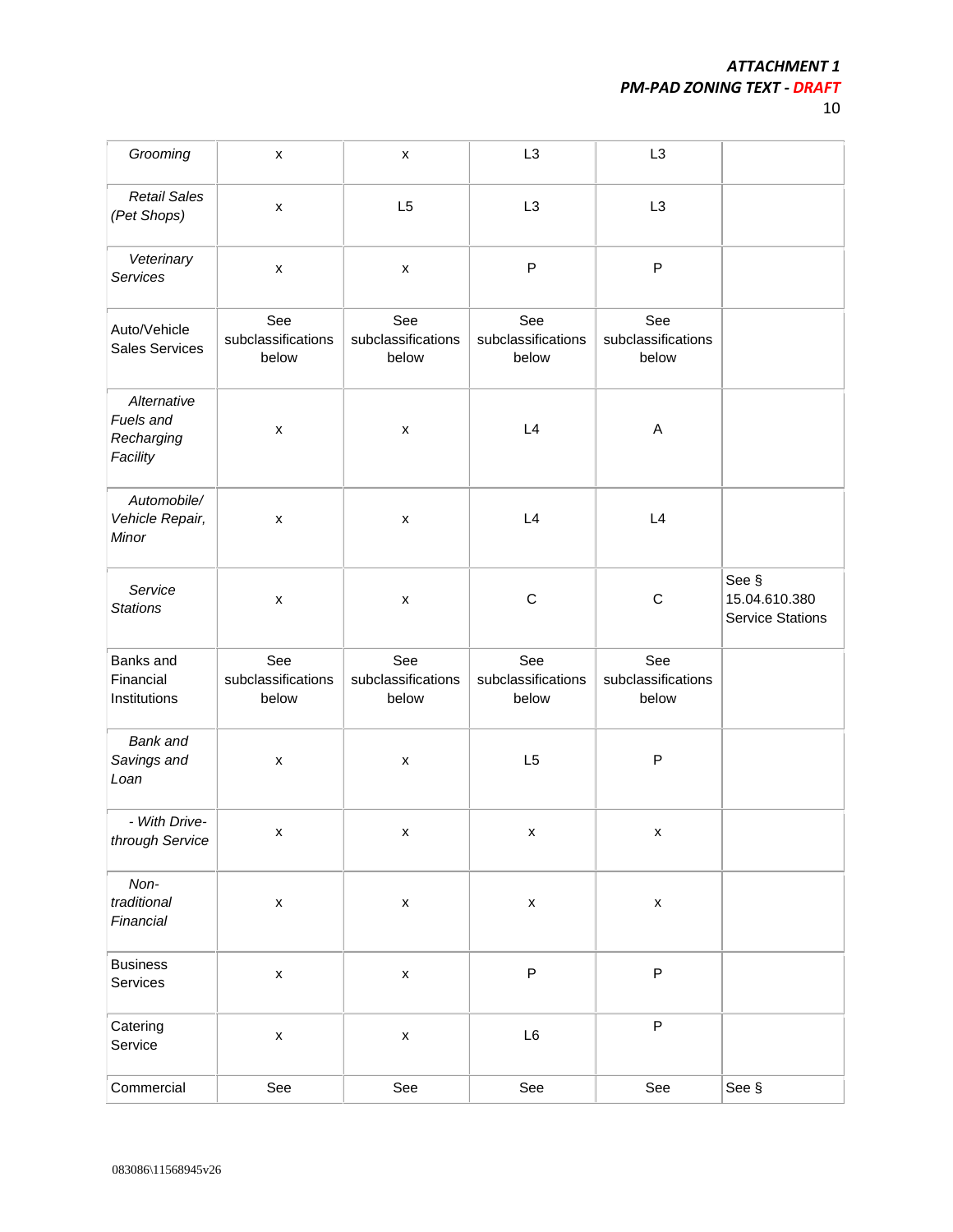| I | I |
|---|---|
|   |   |
| c |   |

| Entertainment<br>and Recreation                             | subclassifications<br>below        | subclassifications<br>below        | subclassifications<br>below        | subclassifications<br>below        | 15.04.610.130<br>Commercial/Recr<br>eation and                 |
|-------------------------------------------------------------|------------------------------------|------------------------------------|------------------------------------|------------------------------------|----------------------------------------------------------------|
| Cinema                                                      | $\pmb{\mathsf{x}}$                 | $\pmb{\mathsf{x}}$                 | A                                  | A                                  | Entertainment                                                  |
| <b>Theatre</b>                                              | X                                  | X                                  | A                                  | A                                  |                                                                |
| Large-scale<br>Facility                                     | X                                  | $\pmb{\times}$                     | $\mathsf C$                        | $\mathsf C$                        |                                                                |
| Small-scale<br>Facility                                     | $\pmb{\mathsf{x}}$                 | $\pmb{\mathsf{x}}$                 | A                                  | A                                  |                                                                |
| Eating and<br>Drinking<br>Establishments                    | See<br>subclassifications<br>below | See<br>subclassifications<br>below | See<br>subclassifications<br>below | See<br>subclassifications<br>below |                                                                |
| Bars/Night<br>Clubs/Lounges                                 | $\pmb{\times}$                     | $\pmb{\mathsf{x}}$                 | P, L12                             | P, L12                             |                                                                |
| Restaurant,<br><b>Full Service</b>                          | $\pmb{\times}$                     | $\pmb{\times}$                     | P, L12                             | P, L12                             | See §<br>15.04.610.300<br><b>Outdoor Dining</b><br>and Seating |
| Restaurant,<br><b>Limited Service</b>                       | $\pmb{\times}$                     | L <sub>5</sub>                     | P                                  | P                                  |                                                                |
| Restaurant<br>with Drive<br>Through<br>Service              | X                                  | X                                  | X                                  | x                                  |                                                                |
| Finance,<br>Insurance and<br><b>Real Estate</b><br>Services | X                                  | $\pmb{\times}$                     | P                                  | P                                  |                                                                |
| Food and<br><b>Beverage Sales</b>                           | See<br>subclassifications<br>below | See<br>subclassifications<br>below | See<br>subclassifications<br>below | See<br>subclassifications<br>below |                                                                |
| Convenience<br>Market                                       | $\pmb{\mathsf{x}}$                 | $\mathsf C$                        | ${\sf P}$                          | P                                  | See<br>§ 15.04.610.150<br>Convenience<br>Markets               |
| Farmers<br>Market                                           | $\pmb{\times}$                     | $\pmb{\mathsf{x}}$                 | P                                  | P                                  | See<br>§ 15.04.610.200                                         |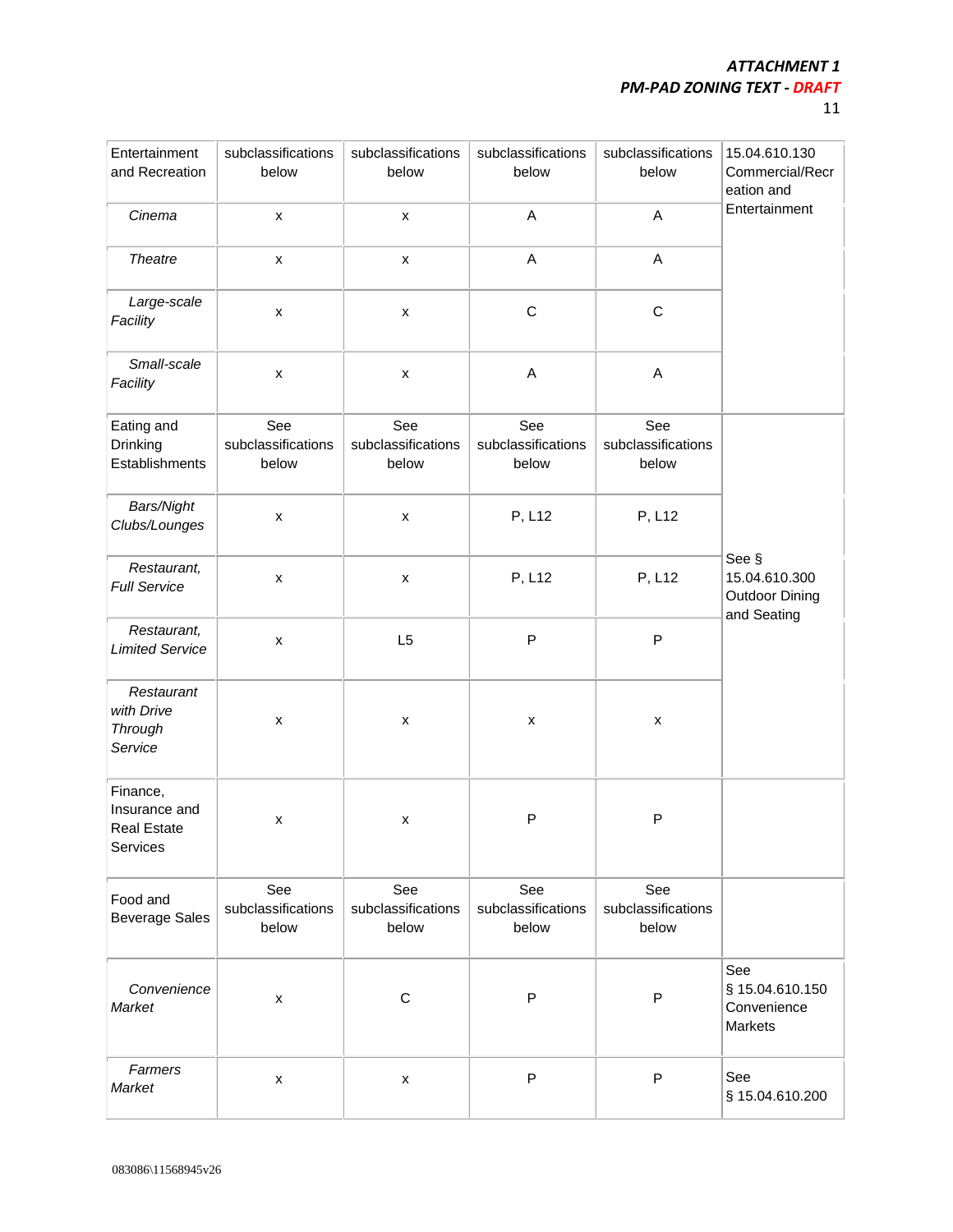| I | . .<br>v<br> |
|---|--------------|
|   |              |

|                                                 |                    |                    |                           |             | <b>Farmers Markets</b>                                                |
|-------------------------------------------------|--------------------|--------------------|---------------------------|-------------|-----------------------------------------------------------------------|
| General<br>Market                               | $\pmb{\mathsf{x}}$ | $\pmb{\mathsf{X}}$ | P, L12                    | P, L12      |                                                                       |
| <b>Liquor Store</b>                             | $\pmb{\mathsf{X}}$ | $\pmb{\times}$     | A                         | A           | See<br>§ 15.04.610.060<br>Alcoholic<br><b>Beverage Sales</b>          |
| Funeral and<br>Interment<br>Service             | $\pmb{\mathsf{x}}$ | $\pmb{\mathsf{X}}$ | $\mathsf C$               | $\mathsf C$ |                                                                       |
| Instructional<br>Services                       | $\pmb{\mathsf{X}}$ | $\mathsf A$        | $\mathsf P$               | ${\sf P}$   |                                                                       |
| Live-Work                                       | $\pmb{\mathsf{x}}$ | $\pmb{\mathsf{X}}$ | P                         | ${\sf P}$   | See<br>§ 15.04.610.250<br>Live-Work Units                             |
| Media<br>Production                             | $\pmb{\mathsf{x}}$ | $\pmb{\times}$     | $\boldsymbol{\mathsf{A}}$ | P           |                                                                       |
| Maintenance<br>and Repair                       | $\pmb{\mathsf{x}}$ | $\pmb{\times}$     | L <sub>3</sub>            | P           |                                                                       |
| Mobile Vending<br>Unit                          | X                  | $\pmb{\times}$     | $\boldsymbol{\mathsf{A}}$ | ${\sf P}$   | See<br>§ 15.04.610.320<br>Outdoor Vendors<br>(Mobile Food<br>Vendors) |
| Nursery and<br>Garden Center                    | $\pmb{\mathsf{x}}$ | $\pmb{\mathsf{X}}$ | $\mathsf P$               | ${\sf P}$   | See<br>§ 15.04.610.290<br>Nurseries and<br>Garden Centers             |
| Offices,<br><b>Business and</b><br>Professional | $\pmb{\mathsf{x}}$ | $\pmb{\mathsf{X}}$ | $\mathsf P$               | ${\sf P}$   |                                                                       |
| Medical and<br>Dental                           | $\pmb{\mathsf{X}}$ | $\pmb{\mathsf{x}}$ | ${\sf P}$                 | ${\sf P}$   | See<br>§ 15.04.610.240<br>Hospitals and<br>Clinics                    |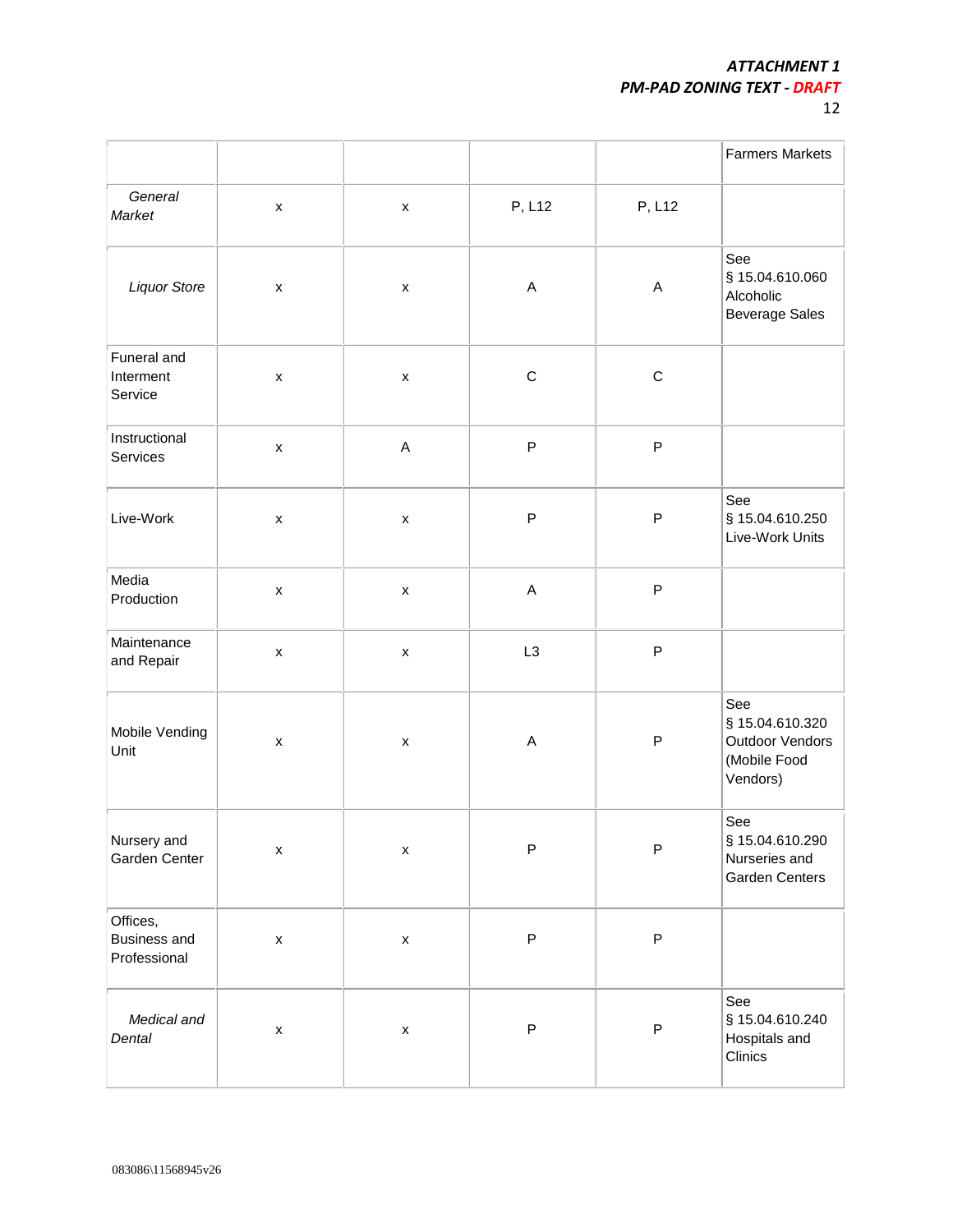Secondhand Dealers

| Walk-in<br>Clientele                               | $\pmb{\mathsf{x}}$                 | $\pmb{\times}$                     | P                                  | P                                  |                                                    |
|----------------------------------------------------|------------------------------------|------------------------------------|------------------------------------|------------------------------------|----------------------------------------------------|
| Parking<br>Facilities,<br>Commercial               | $\pmb{\mathsf{x}}$                 | $\pmb{\mathsf{x}}$                 | P                                  | P                                  |                                                    |
| Personal<br>Services                               | See<br>subclassifications<br>below | See<br>subclassifications<br>below | See<br>subclassifications<br>below | See<br>subclassifications<br>below |                                                    |
| General<br>Personal<br>Services                    | $\pmb{\times}$                     | L3                                 | P                                  | P                                  |                                                    |
| Health/Fitness<br>Facility                         | $\pmb{\times}$                     | L <sub>3</sub>                     | P                                  | ${\sf P}$                          | See<br>§ 15.04.610.340<br><b>Personal Services</b> |
| Massage<br>Establishment                           | $\pmb{\mathsf{x}}$                 | $\pmb{\mathsf{x}}$                 | L7                                 | A                                  |                                                    |
| Tattoo or<br><b>Body</b><br>Modification<br>Parlor | $\pmb{\mathsf{x}}$                 | $\pmb{\times}$                     | $\mathsf C$                        | $\mathsf C$                        |                                                    |
| Printing and<br>Publishing                         | $\pmb{\mathsf{x}}$                 | $\pmb{\mathsf{x}}$                 | $\mathsf C$                        | ${\sf P}$                          |                                                    |
| <b>Retail Sales</b>                                | See<br>subclassifications<br>below | See<br>subclassifications<br>below | See<br>subclassifications<br>below | See<br>subclassifications<br>below |                                                    |
| General<br>Retail Sales,<br>Small-scale            | $\pmb{\mathsf{X}}$                 | L <sub>3</sub>                     | P                                  | P                                  |                                                    |
| General<br>Retail Sales,<br>Large-scale            | $\pmb{\mathsf{x}}$                 | $\pmb{\mathsf{x}}$                 | P                                  | P                                  |                                                    |
| Pawn Shop;<br>Secondhand                           | $\pmb{\mathsf{x}}$                 | $\pmb{\mathsf{x}}$                 | $\mathsf C$                        | $\mathsf C$                        | See<br>§ 15.04.610.330<br>Pawn Shops;              |

*Store*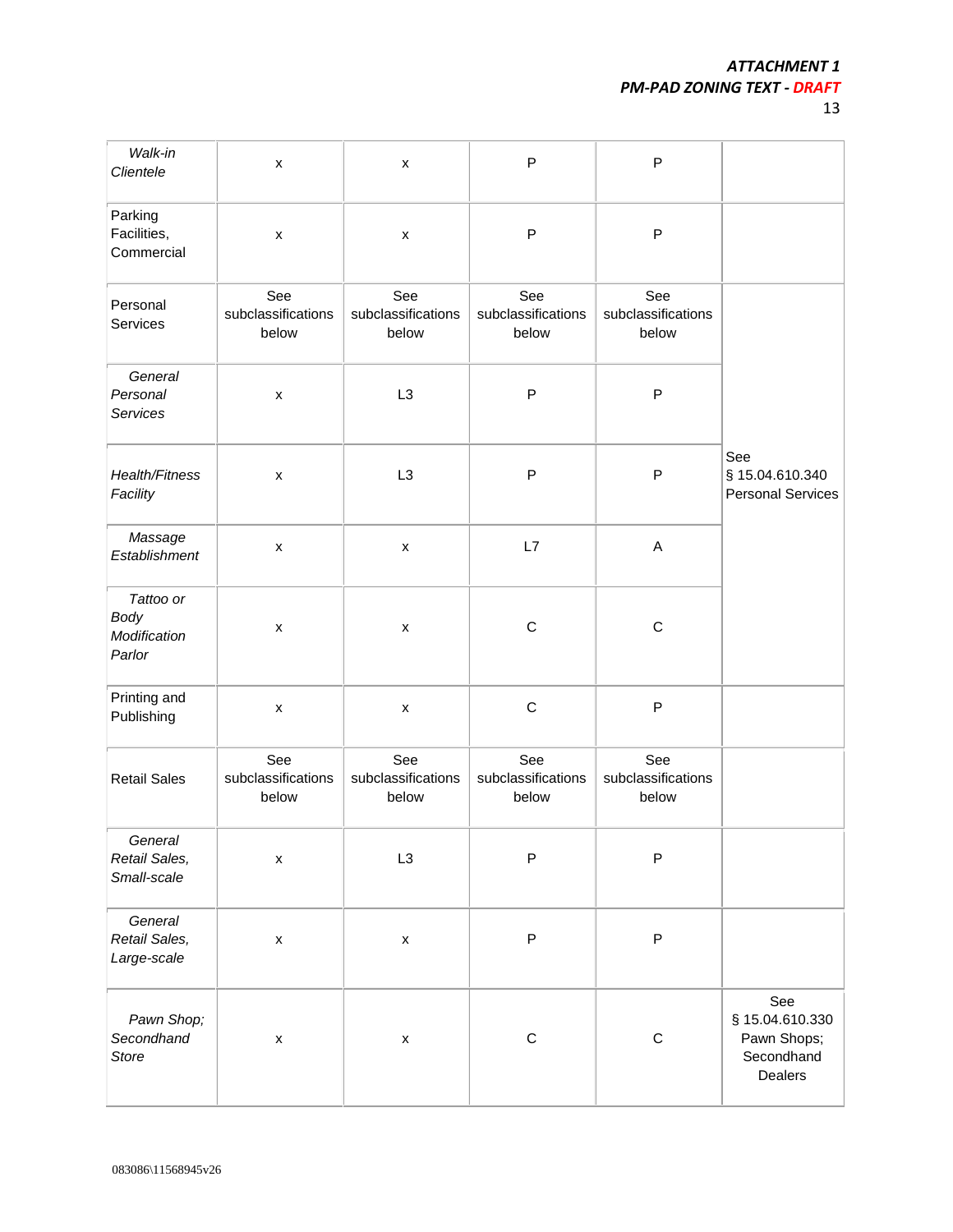14

| <b>With Drive-</b><br>Through<br>Service | $\pmb{\mathsf{x}}$                 | $\pmb{\mathsf{x}}$                     | $\pmb{\times}$                     | x                                  |                                                                  |
|------------------------------------------|------------------------------------|----------------------------------------|------------------------------------|------------------------------------|------------------------------------------------------------------|
| Transient<br>Lodging                     | See<br>subclassifications<br>below | See<br>subclassifications<br>below     | See<br>subclassifications<br>below | See<br>subclassifications<br>below |                                                                  |
| Bed and<br><b>Breakfast</b>              | L8                                 | L <sub>8</sub>                         | Α                                  | A                                  | See<br>§ 15.04.610.110<br>Bed and<br><b>Breakfast Lodging</b>    |
| Hotel and<br><b>Motel</b>                | $\pmb{\mathsf{x}}$                 | X                                      | $\pmb{\mathsf{x}}$                 | $\mathsf C$                        | See<br>§ 15.04.610.420<br><b>Transient Lodging</b>               |
|                                          |                                    | INSTITUTIONAL AND COMMUNITY FACILITIES |                                    |                                    |                                                                  |
| College and<br><b>Trade School</b>       | $\pmb{\mathsf{x}}$                 | X                                      | $\mathsf C$                        | $\mathsf C$                        |                                                                  |
| Community<br>Assembly                    | x                                  | X                                      | $\mathsf C$                        | P                                  | See<br>§ 15.04.610.140<br>Community<br>Assembly                  |
| Community<br>Garden                      | P                                  | ${\sf P}$                              | Α                                  | P                                  | See<br>§ 15.04.610.290<br>Nurseries and<br><b>Garden Centers</b> |
| <b>Cultural Facility</b>                 | $\mathsf C$                        | ${\sf P}$                              | P                                  | P                                  |                                                                  |
| Day Care<br>Centers                      | A                                  | A                                      | A                                  | P                                  | See<br>§ 15.04.610.190<br>Day Care Center                        |
| Emergency<br>Shelter                     | L9                                 | $\mathsf{L}9$                          | P                                  | ${\sf P}$                          | See<br>§ 15.04.610.180<br>Emergency<br><b>Shelters</b>           |
| Government<br><b>Buildings</b>           | $\pmb{\mathsf{X}}$                 | $\pmb{\mathsf{x}}$                     | P                                  | $\mathsf{P}$                       |                                                                  |
| Hospitals and                            | See<br>subclassifications          | See<br>subclassifications              | See<br>subclassifications          | See<br>subclassifications          | See<br>§ 15.04.610.240                                           |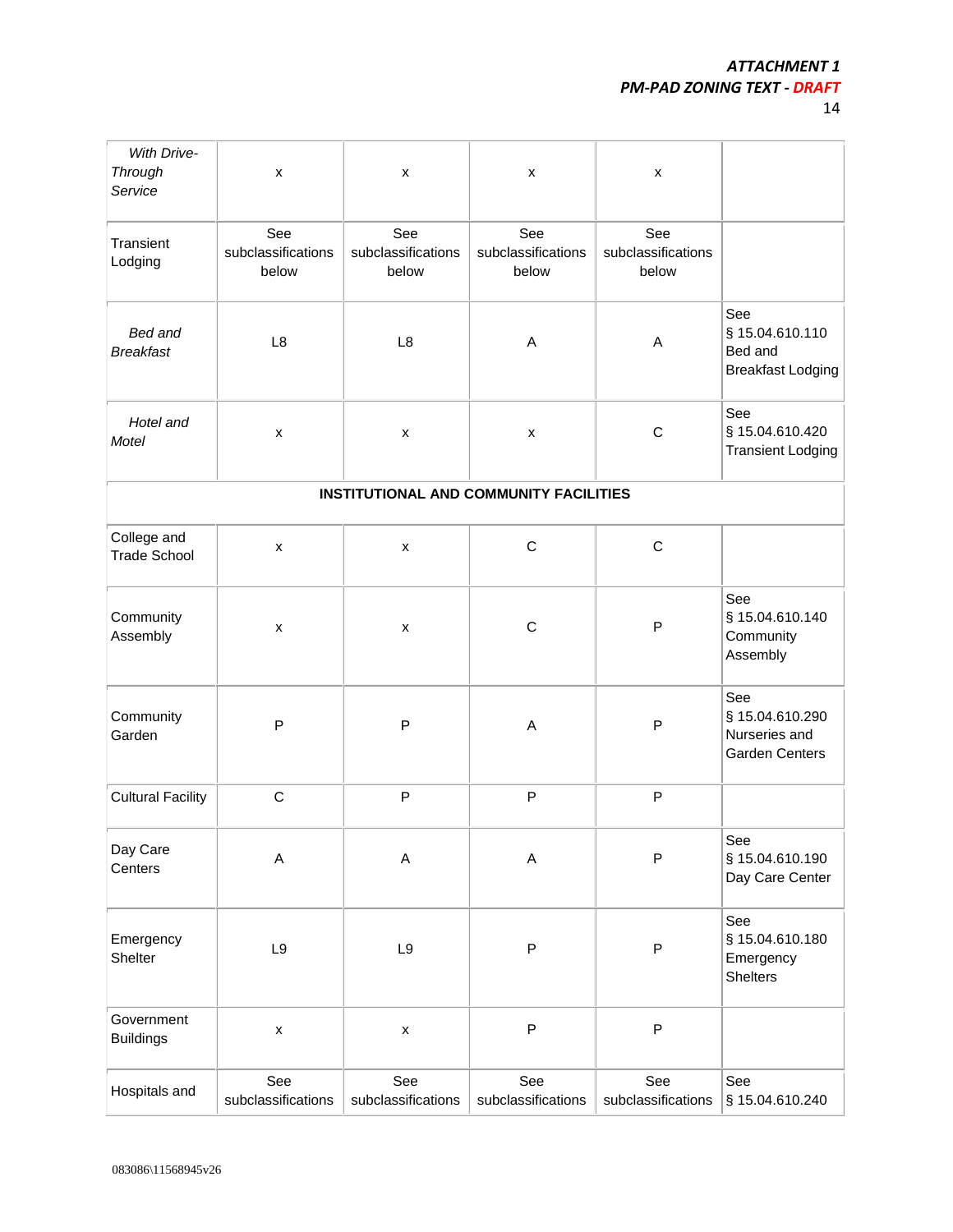| Clinics                                   | below                              | below                              | below                              | below                              | Hospitals and<br>Clinics                                |
|-------------------------------------------|------------------------------------|------------------------------------|------------------------------------|------------------------------------|---------------------------------------------------------|
| Hospital                                  | $\pmb{\mathsf{X}}$                 | $\pmb{\mathsf{X}}$                 | $\mathsf C$                        | $\mathsf C$                        |                                                         |
| Clinic                                    | $\pmb{\mathsf{x}}$                 | $\pmb{\mathsf{x}}$                 | L <sub>3</sub>                     | $\mathsf A$                        |                                                         |
| <b>Skilled</b><br><b>Nursing Facility</b> | $\pmb{\mathsf{X}}$                 | $\pmb{\mathsf{x}}$                 | $\mathsf C$                        | $\mathsf C$                        |                                                         |
| Park and<br>Recreation<br>Facility        | $\mathsf C$                        | $\mathsf{P}$                       | P                                  | ${\sf P}$                          |                                                         |
| <b>Public Safety</b><br>Facility          | $\mathsf C$                        | $\mathsf C$                        | P                                  | ${\sf P}$                          |                                                         |
| Schools                                   | $\pmb{\mathsf{x}}$                 | $\pmb{\mathsf{x}}$                 | $\mathsf C$                        | $\mathsf A$                        | See<br>§ 15.04.610.370<br>Schools                       |
| Social Service<br>Center                  | $\pmb{\mathsf{x}}$                 | $\pmb{\mathsf{x}}$                 | L <sub>6</sub>                     | L6                                 | See<br>§ 15.04.610.160<br>Domestic<br>Violence Shelters |
|                                           |                                    |                                    | <b>INDUSTRIAL</b>                  |                                    |                                                         |
| Artisan/Small-<br>scale<br>Manufacturing  | $\pmb{\mathsf{x}}$                 | $\pmb{\mathsf{x}}$                 | P                                  | P                                  |                                                         |
| Artist's Studio                           | See<br>subclassifications<br>below | See<br>subclassifications<br>below | See<br>subclassifications<br>below | See<br>subclassifications<br>below |                                                         |
| Studio-Light                              | $\mathsf{P}$                       | $\mathsf{P}$                       | $\mathsf P$                        | $\mathsf P$                        |                                                         |
| Studio-<br>Heavy                          | $\pmb{\mathsf{X}}$                 | $\pmb{\mathsf{X}}$                 | $\mathsf A$                        | $\mathsf P$                        |                                                         |
| Commercial<br>Kitchen                     | $\pmb{\mathsf{X}}$                 | $\pmb{\mathsf{X}}$                 | $\mathsf A$                        | P                                  |                                                         |
| Brewery, Brew-<br>on-Premises             | $\pmb{\mathsf{X}}$                 | $\pmb{\mathsf{X}}$                 | C, L12, L13                        | P, L12, L13                        |                                                         |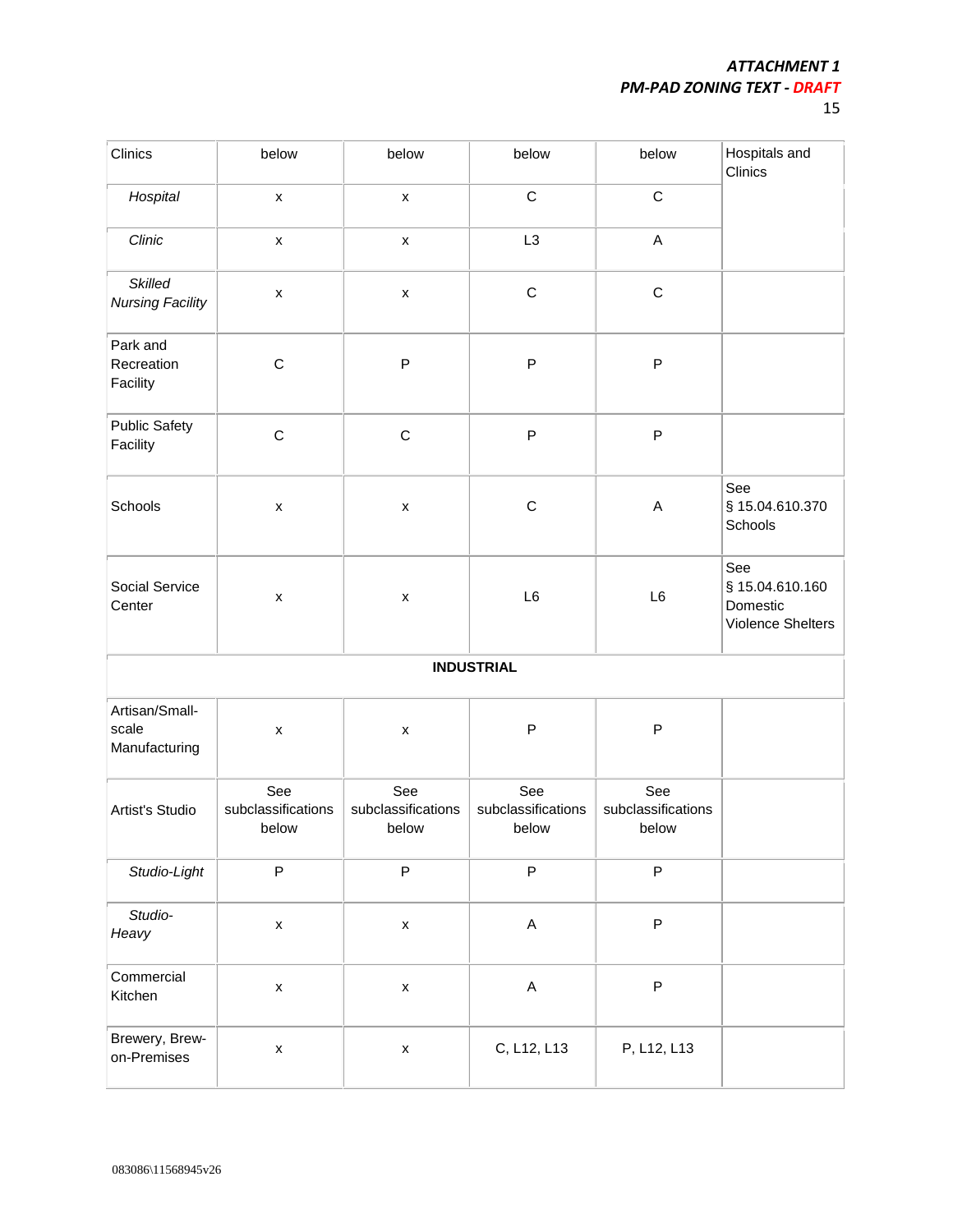16

| Limited<br>Industrial                            | $\pmb{\mathsf{x}}$                 | $\pmb{\mathsf{x}}$                          | $\mathsf C$                        | $\mathbf C$                        |                                                                    |
|--------------------------------------------------|------------------------------------|---------------------------------------------|------------------------------------|------------------------------------|--------------------------------------------------------------------|
| Marijuana<br>Cultivation<br>Facility             | $\pmb{\times}$                     | $\pmb{\times}$                              | L10                                | L10                                | See §<br>15.04.610.270<br>Medical<br>Marijuana Uses                |
| Micro-brewery                                    | $\pmb{\mathsf{x}}$                 | $\pmb{\mathsf{X}}$                          | P, L12, L13                        | P, L12, L13                        |                                                                    |
| Recycling<br><b>Facilities</b>                   | See<br>subclassification<br>below  | See<br>subclassification<br>below           | See<br>subclassification<br>below  | See<br>subclassification<br>below  | See §<br>15.04.610.350<br>Recycling<br><b>Facilities</b>           |
| Collection<br><b>Facilities</b>                  | $\pmb{\times}$                     | $\pmb{\mathsf{x}}$                          | $\mathsf A$                        | A                                  |                                                                    |
| Winery, Small                                    | X                                  | $\pmb{\mathsf{x}}$                          | P, L12, L13                        | P, L12, L13                        |                                                                    |
| Winery, Large                                    | $\pmb{\times}$                     | $\pmb{\times}$                              | P, L12, L13                        | P, L12, L13                        |                                                                    |
|                                                  |                                    | TRANSPORTATION, COMMUNICATION AND UTILITIES |                                    |                                    |                                                                    |
| Communication<br><b>Facilities</b>               | See<br>subclassifications<br>below | See<br>subclassifications<br>below          | See<br>subclassifications<br>below | See<br>subclassifications<br>below |                                                                    |
| Antennas<br>and<br>Transmission<br><b>Towers</b> | C                                  | $\mathsf{C}$                                | L11                                | L11                                | See § 15.04.614<br>Wireless<br>Communications<br><b>Facilities</b> |
| Equipment<br>within Buildings                    | Α                                  | Α                                           | L6                                 | L6                                 |                                                                    |
| Transportation<br><b>Facilities</b>              | See<br>subclassifications<br>below | See<br>subclassifications<br>below          | See<br>subclassifications<br>below | See<br>subclassifications<br>below |                                                                    |
| Transportation<br>Passenger<br><b>Terminal</b>   | $\pmb{\mathsf{x}}$                 | $\pmb{\mathsf{x}}$                          | P                                  | ${\sf P}$                          |                                                                    |
| Utilities, Major                                 | $\mathsf C$                        | $\mathsf C$                                 | $\mathsf C$                        | $\mathsf C$                        |                                                                    |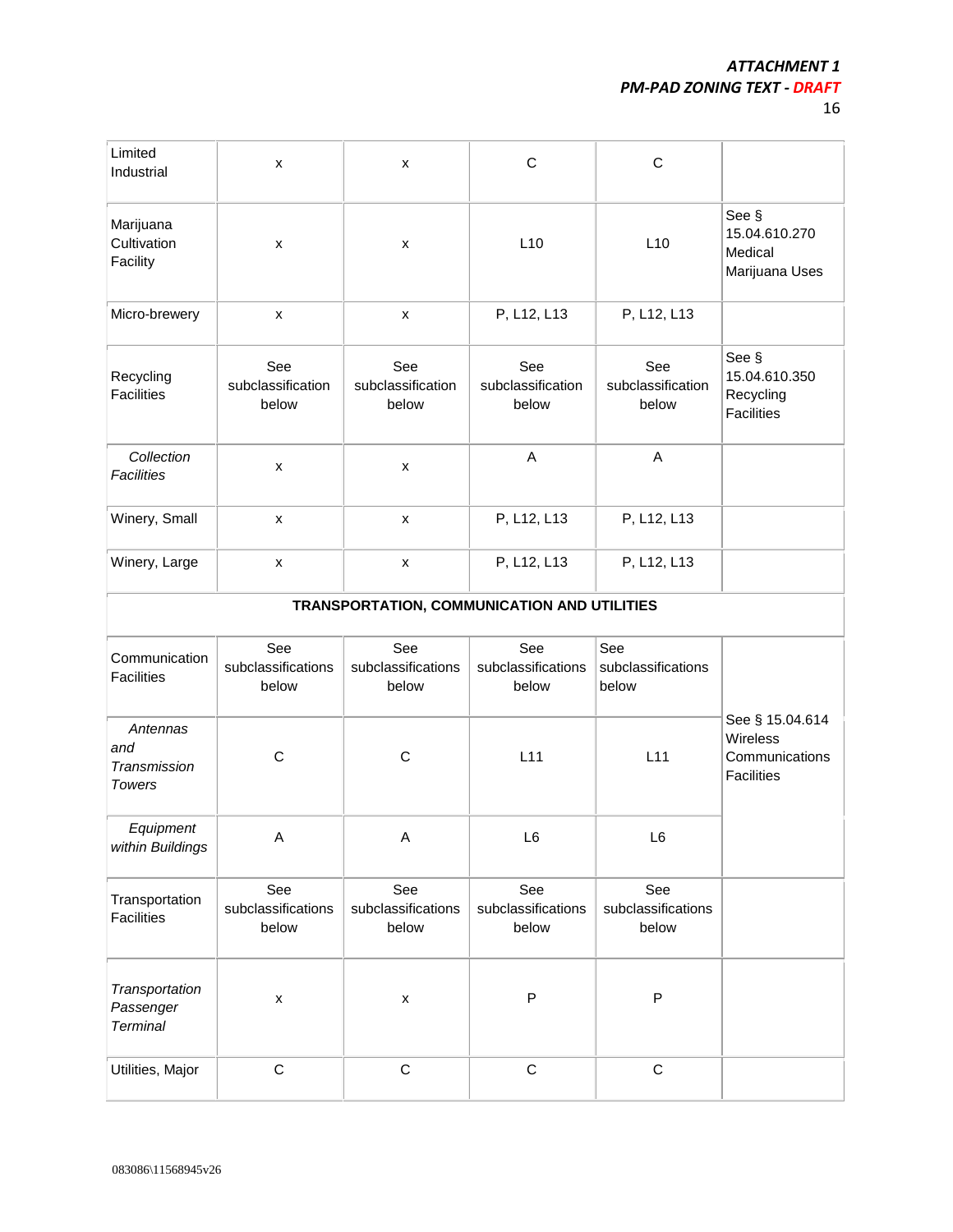| Utilities, Minor                                                                                                                            | P                                                                                                                                                                                                                                                                                                                                                                                    | P            | P                                                                                               | P |                                               |  |
|---------------------------------------------------------------------------------------------------------------------------------------------|--------------------------------------------------------------------------------------------------------------------------------------------------------------------------------------------------------------------------------------------------------------------------------------------------------------------------------------------------------------------------------------|--------------|-------------------------------------------------------------------------------------------------|---|-----------------------------------------------|--|
|                                                                                                                                             |                                                                                                                                                                                                                                                                                                                                                                                      |              | <b>AGRICULTURE</b>                                                                              |   |                                               |  |
| Agricultural<br>Production and<br><b>Services</b>                                                                                           | x                                                                                                                                                                                                                                                                                                                                                                                    | x            | C                                                                                               | P |                                               |  |
| Animal<br>Husbandry                                                                                                                         | x                                                                                                                                                                                                                                                                                                                                                                                    | x            | $\mathsf{C}$                                                                                    | C | See §<br>15.04.610.430                        |  |
| Indoor<br>Agriculture                                                                                                                       | A                                                                                                                                                                                                                                                                                                                                                                                    | A            | Α                                                                                               | P | Urban Agriculture                             |  |
| Outdoor<br>Agriculture                                                                                                                      | C                                                                                                                                                                                                                                                                                                                                                                                    | $\mathsf{C}$ | C                                                                                               | P |                                               |  |
|                                                                                                                                             |                                                                                                                                                                                                                                                                                                                                                                                      |              | <b>OTHER</b>                                                                                    |   |                                               |  |
| <b>Accessory Uses</b><br>and Structures                                                                                                     | See § 15.04.601.010 Accessory Uses and Structures                                                                                                                                                                                                                                                                                                                                    |              |                                                                                                 |   |                                               |  |
| Home<br>Occupations                                                                                                                         | P                                                                                                                                                                                                                                                                                                                                                                                    | P            | $\mathsf{P}$                                                                                    | P | See<br>§ 15.04.610.230<br>Home<br>Occupations |  |
| Nonconforming<br>Uses                                                                                                                       | Lot                                                                                                                                                                                                                                                                                                                                                                                  |              | Permitted subject to the requirements of Article 15.04.606, Nonconforming Uses, Structures, and |   |                                               |  |
| <b>Temporary Use</b>                                                                                                                        |                                                                                                                                                                                                                                                                                                                                                                                      |              | Permitted subject to the requirements of Article 15.04.807, Temporary Use Permits               |   |                                               |  |
|                                                                                                                                             | <b>NOTES:</b>                                                                                                                                                                                                                                                                                                                                                                        |              |                                                                                                 |   |                                               |  |
|                                                                                                                                             | L1 Permitted in the PMMUD-H subdistrict and conditionally permitted in the PMMUD subdistrict.<br>New detached residences shall follow the zoning regulations of the PMRD subdistrict. Existing,<br>historic detached residences in the PMMUD-H subdistrict are subject to the development<br>regulations for existing buildings in the PMMUD-H subdistrict (see PM-PAD § 1.070.C.2). |              |                                                                                                 |   |                                               |  |
| L2 Permitted if the primary use of the property remains residential; requires a conditional use<br>permit if it is the primary use.         |                                                                                                                                                                                                                                                                                                                                                                                      |              |                                                                                                 |   |                                               |  |
|                                                                                                                                             |                                                                                                                                                                                                                                                                                                                                                                                      |              | L3 Only allowed on the ground with an administrative use permit.                                |   |                                               |  |
|                                                                                                                                             | L4 Must be within an enclosed structure.                                                                                                                                                                                                                                                                                                                                             |              |                                                                                                 |   |                                               |  |
|                                                                                                                                             |                                                                                                                                                                                                                                                                                                                                                                                      |              | L5 Only allowed with an administrative use permit on the ground floor in mixed-use buildings.   |   |                                               |  |
| L6 Permitted above the ground floor or behind an allowed ground floor use. In other locations, an<br>administrative use permit is required. |                                                                                                                                                                                                                                                                                                                                                                                      |              |                                                                                                 |   |                                               |  |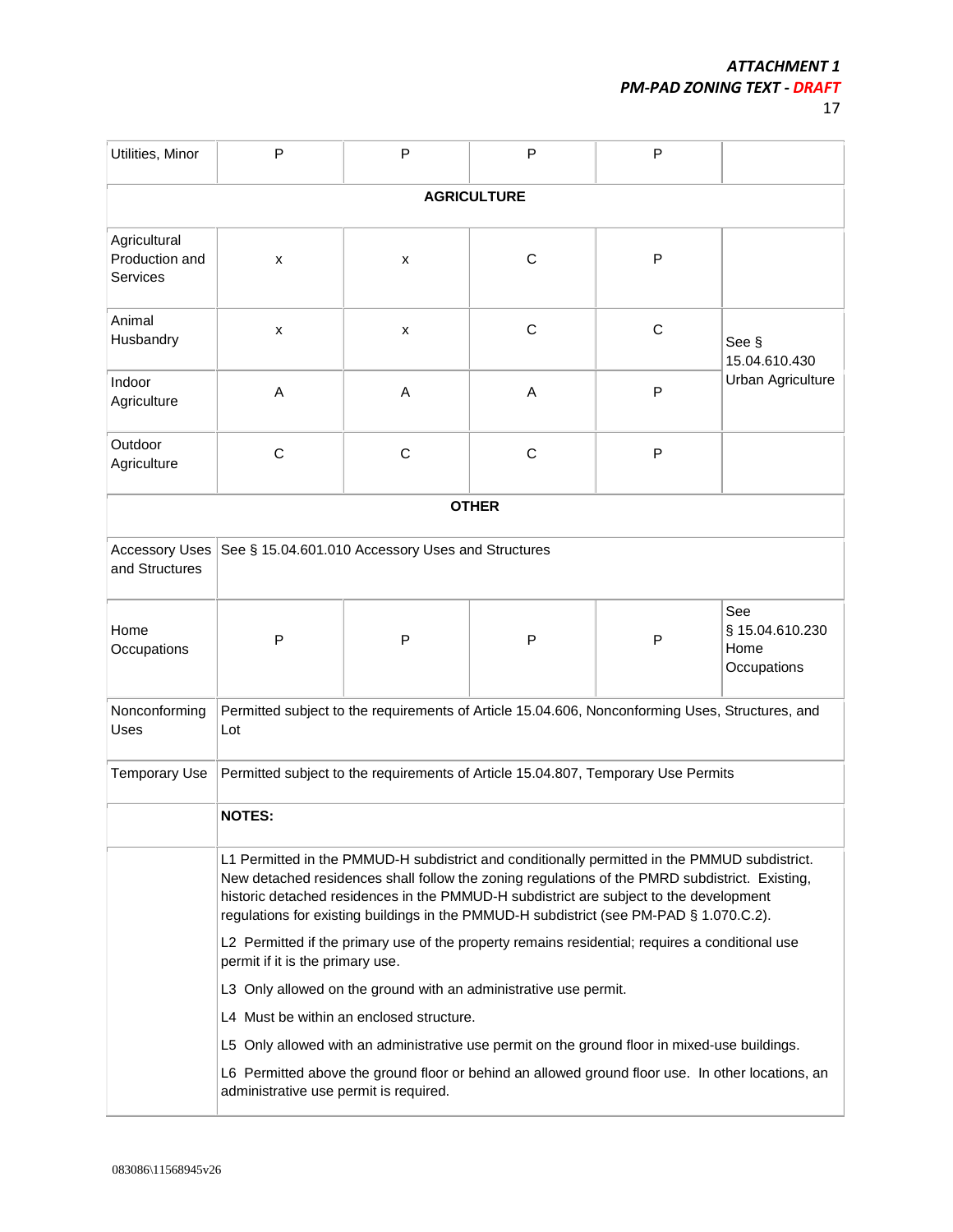L7 Requires a conditional use permit and cannot be located within 500 feet of a school or park.

L8 Allowed with a conditional use permit for bed and breakfasts with up to 20 guest rooms. Bed and breakfasts with more than 20 guest rooms are prohibited.

L9 Permitted with 10 or fewer beds only. All of the standards of Section 15.04.610.180 apply.

L10 Permitted above the ground floor or behind an allowed ground floor use and with approval of a conditional use permit.

L11 A conditional use permit is required unless the criteria for an administrative use permit listed in Section 15.04.614.030(B) are met.

L12 Notwithstanding Section 15.04.610.060, the following applies in the PMMUD and PMMUD-H subdistricts: (a) a use permit is not required for the sale of alcoholic beverages for on-premise consumption at a full-service restaurant, bar, lounge, brewery, microbrewery, or winery; (b) a use permit is not required for the off-site sale of alcoholic beverages by a food market, brewery, microbrewery, or winery; (c) a full-service restaurant, bar serving only beer and wine, winery, brewery, and microbrewery are permitted closer than 600 feet, but no closer than 20 feet, to a public park; (d) days and hours of operation shall be between 8:00 a.m. and 9:00 p.m., seven days a week; additional hours can be approved with an administrative use permit; and (e) wineries, breweries, microbreweries, bars, and restaurants that serve alcohol, whether under the same or different ownership, are permitted and can co-exist next to each other or in a shared space.

L13 Notwithstanding Section 15.04.610.120, the following applies in the PMMUD and PMMUD-H subdistricts: (a) a use permit is not required for on-site sale or tasting, for a fee or no fee, of alcoholic beverages; and (b) on-site sales or on-site tasting areas, whether combined with food service or not, can comprise up to 40 percent of the gross floor area of the brewery.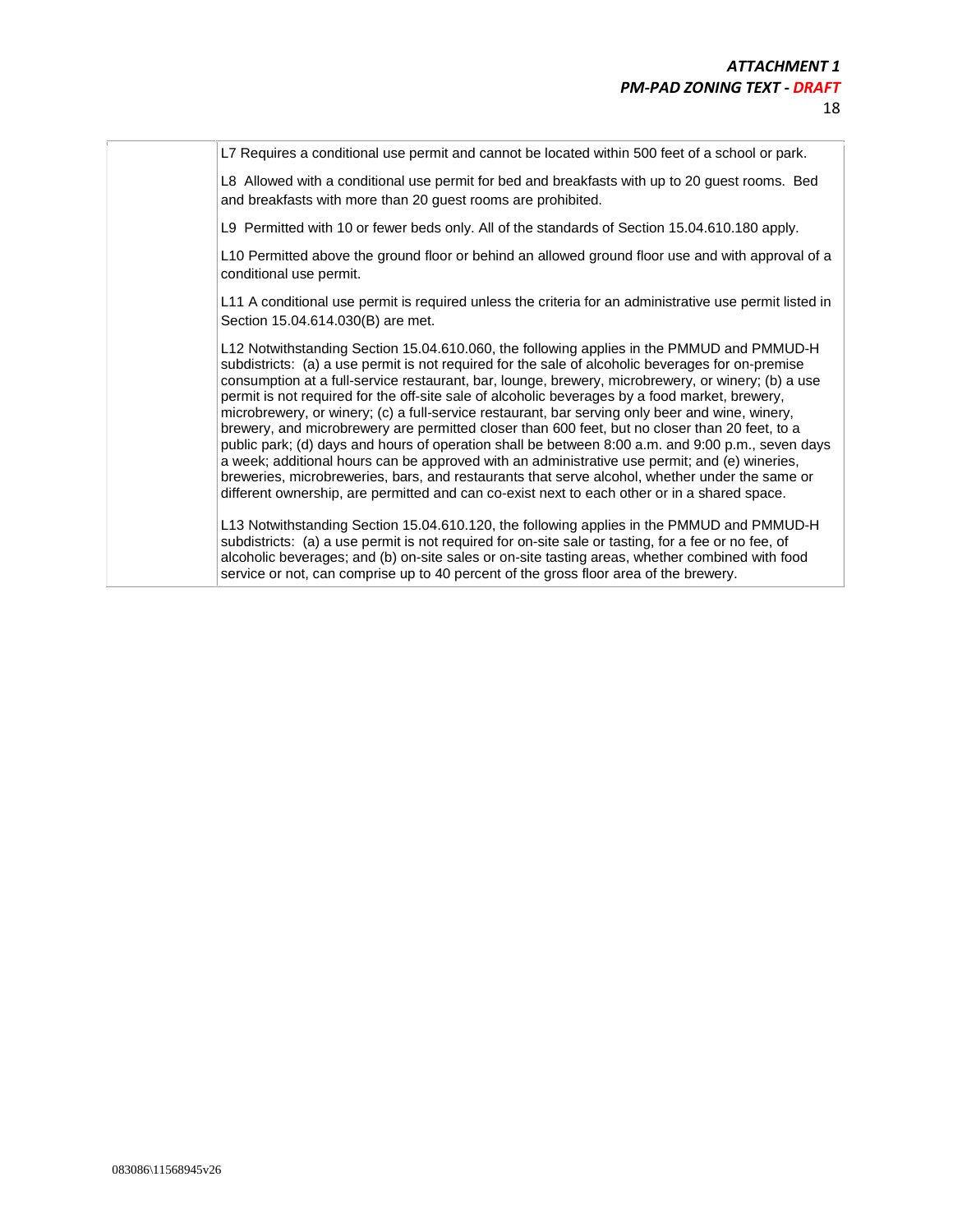# **1.070 – Development Standards**

# **1.070.A - Development Standards—PMRD.**

Table 1.070.A prescribes the development standards for the PMRD subdistrict. Additional regulations are denoted in a right-hand column. Section numbers in this column refer to other sections of this article, while individual numbers refer to the numbers in the notes that directly follow the table. The numbers in each illustration below refer to corresponding regulations in the "#" column in the associated table.



# **FIGURE FOR TABLE 1.070.A: DEVELOPMENT STANDARDS—PMRD**

# **TABLE 1.070.A: PMRD DEVELOPMENT STANDARDS—SINGLE UNIT DWELLING, DETACHED AND SINGLE UNIT DWELLING, ATTACHED**

| Standard                              | <b>Small Lot</b><br><b>SFD</b> | <b>SFD</b> | Medium Lot Townhouse /<br><b>Duplex</b> | $\#$             | <b>Notes</b> |
|---------------------------------------|--------------------------------|------------|-----------------------------------------|------------------|--------------|
|                                       | <b>Site Standards</b>          |            |                                         |                  |              |
| Minimum Lot Width (ft.)               | 30                             | 40         | 50                                      | $\left(1\right)$ |              |
| Maximum Lot Floor Area Ratio<br>(FAR) | n/a                            | n/a        | n/a                                     |                  |              |
| Maximum Lot Coverage (% of site)      | 70                             | 65         | 80                                      |                  |              |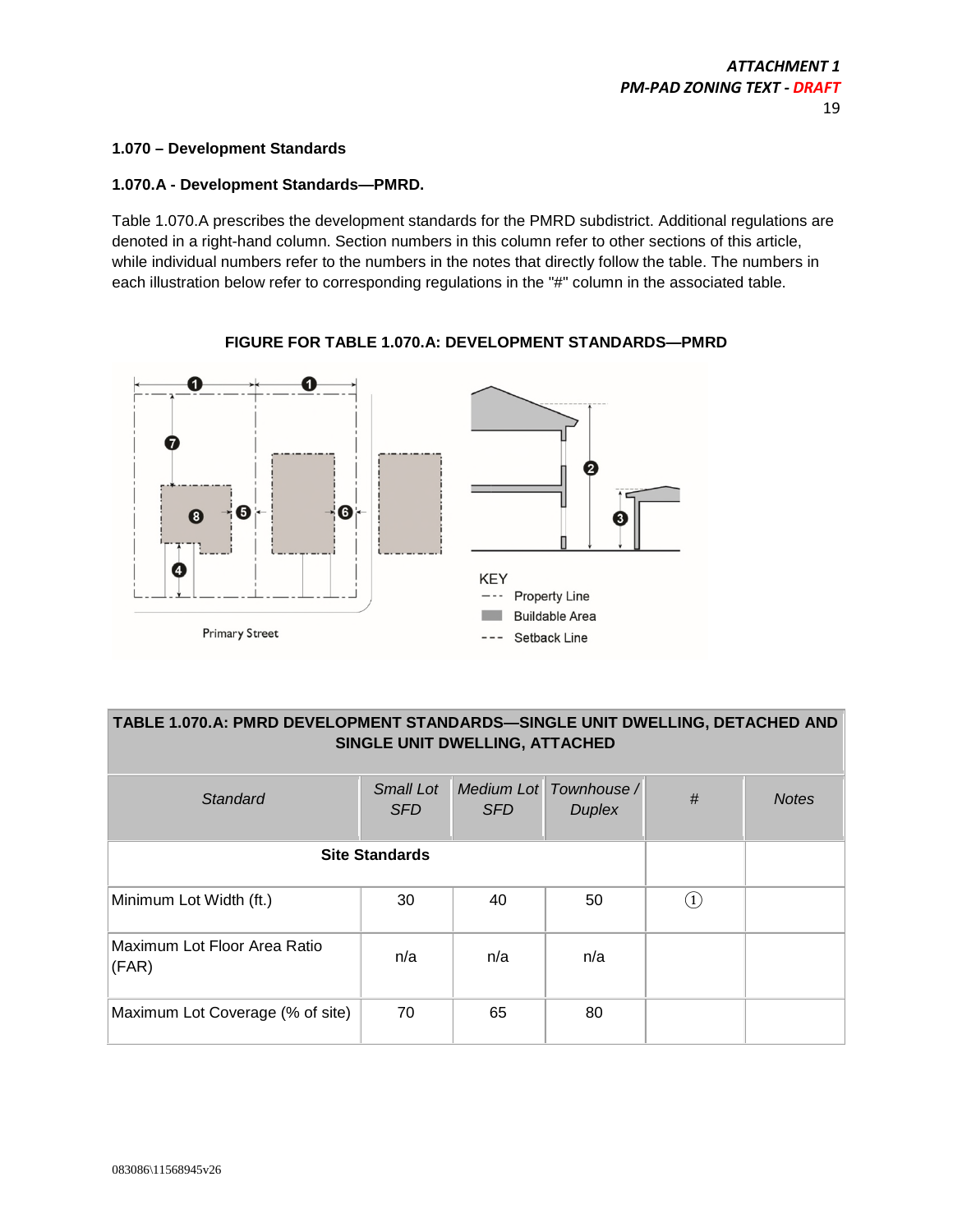|                                                                 | <b>Building Height and Form</b>         |                                         |                |               |              |
|-----------------------------------------------------------------|-----------------------------------------|-----------------------------------------|----------------|---------------|--------------|
| Maximum Number of Stories                                       | 3                                       | $\mathfrak{S}$                          | $\mathfrak{S}$ |               |              |
| Maximum Building Length (ft.)                                   | n/a                                     | n/a                                     | 140            |               |              |
| Maximum Building Height (ft.)                                   | 40                                      | 40                                      | 40             | $\circled{2}$ | 3            |
|                                                                 | <b>Setbacks</b>                         |                                         |                |               |              |
| <b>Project Site</b>                                             |                                         | n/a                                     |                |               |              |
| Individual Lot (Minimum ft.)                                    |                                         |                                         |                |               |              |
| Front                                                           |                                         | 5; 0 for porches, stoops, and dooryards |                | $\bigcirc$    |              |
| Side                                                            | 5/6                                     | 5                                       | 5              | $\circledS$   | $\mathbf{1}$ |
| Side Corner                                                     | 7/10                                    | $\overline{7}$                          | 10             | $\circled{6}$ | $\mathbf{1}$ |
| Rear (not Alley)                                                | $6\phantom{1}6$                         | 10                                      | $\,6$          | $\circled{2}$ |              |
| Alley                                                           | 3                                       | 3 (garage<br>portion<br>only)           | $\sqrt{3}$     |               |              |
| <b>Building Separation of Detached</b><br>Units (ft.) (Minimum) | $6\phantom{1}6$                         | 10                                      | n/a            |               |              |
| <b>Building Separation of Attached</b><br>Units (ft.) (Minimum) | n/a                                     | n/a                                     | 15             |               |              |
|                                                                 | <b>Parking and Access</b>               |                                         |                |               |              |
| Maximum Garage Door Width (ft.)                                 |                                         | 16                                      |                |               |              |
| <b>Access Location</b>                                          | Alley or side street wherever possible. |                                         |                |               |              |
| Garage Front Setback (ft.)<br>5                                 |                                         |                                         |                | $\bigcirc$    |              |
|                                                                 | <b>Building Orientation</b>             |                                         |                |               |              |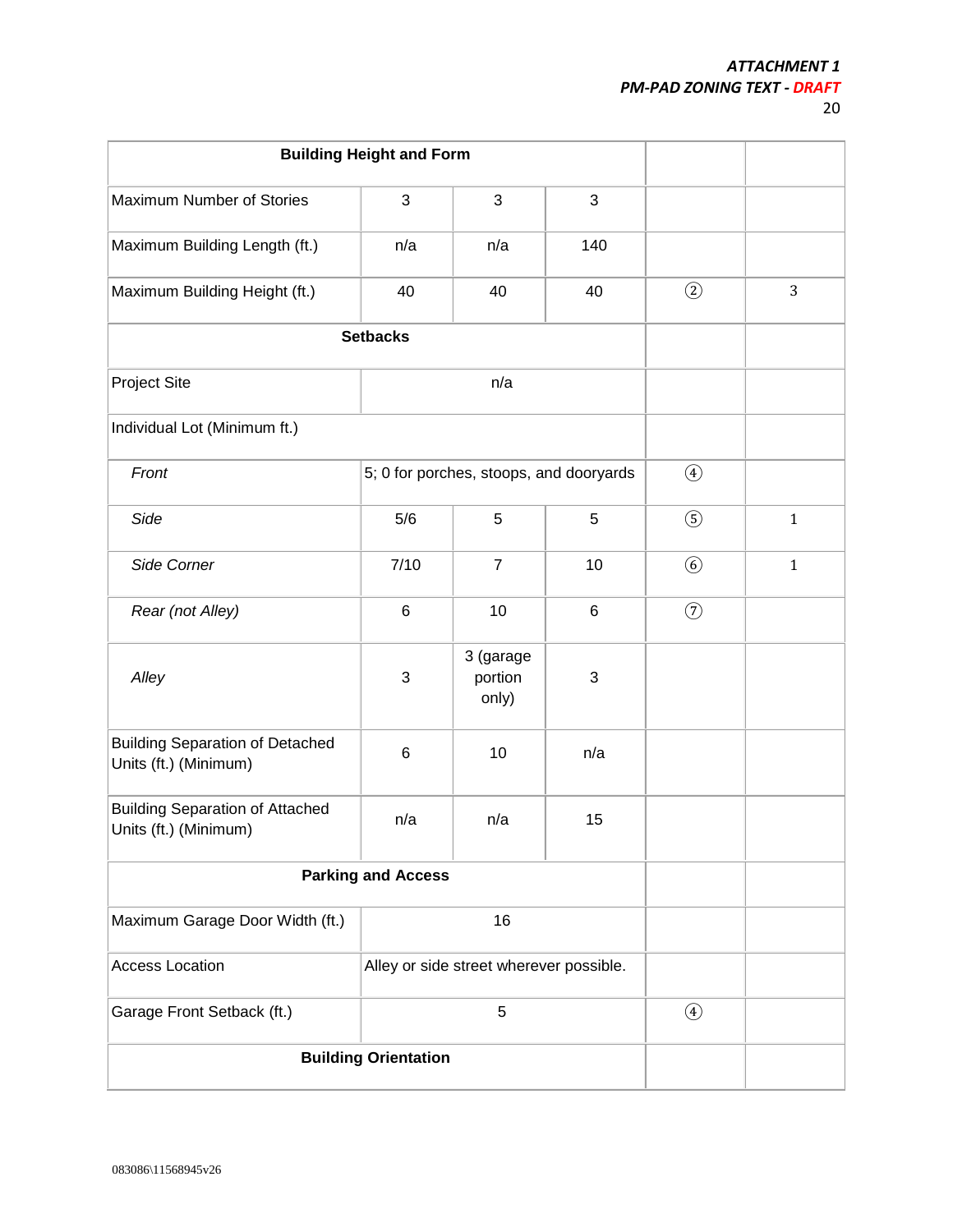| . .   | I |
|-------|---|
|       |   |
| v<br> |   |

| Orientation                                              |                                                                                                                                                             | Facades shall be designed to orient<br>towards the public street and a<br>common courtyard/paseo, if provided. |     |                |
|----------------------------------------------------------|-------------------------------------------------------------------------------------------------------------------------------------------------------------|----------------------------------------------------------------------------------------------------------------|-----|----------------|
| <b>Entrance Location</b>                                 | The main entrance to each ground floor<br>dwelling shall be visible to and located<br>directly off a common courtyard/paseo<br>or directly from the street. |                                                                                                                |     |                |
|                                                          | <b>Usable Open Space</b>                                                                                                                                    |                                                                                                                |     |                |
| Minimum Private Open Space (sq.<br>ft. per unit)         | 200                                                                                                                                                         | 300                                                                                                            | 100 | $\overline{2}$ |
| Minimum Common Open Space<br>(sq. ft. per unit)          | n/a                                                                                                                                                         | n/a                                                                                                            | n/a |                |
| <b>Minimum Dimensions</b>                                |                                                                                                                                                             |                                                                                                                |     |                |
| Ground floor, common (ft.)                               | n/a                                                                                                                                                         | n/a                                                                                                            | n/a |                |
| Ground floor, private (ft.)                              | 6                                                                                                                                                           | 10                                                                                                             | 5   |                |
| Balcony (ft. <sup>2</sup> )                              | $6\phantom{1}$                                                                                                                                              | 6                                                                                                              | 6   |                |
| <b>Additional Standards</b>                              |                                                                                                                                                             |                                                                                                                |     |                |
| Minimum Amount of Enclosed<br>Personal Storage (sq. ft.) | 80                                                                                                                                                          | 80                                                                                                             | 80  |                |

# NOTES:

1. For a detached, small-lot single-family home on a lot with two interior side yards, the total of the two side yards shall be at least six (6) feet if one side yard is zero (0) feet. On corner lots, where the interior side yard has been reduced to zero (0) feet, the side yard facing the street shall be a minimum of ten (10) feet. If a small-lot single family home is less than 25 feet in height, then the interior side setbacks can be a total of six feet, with each side yard being a minimum of three (3) feet.

On the ground-floor, only a garage of a maximum length of twenty (20) feet is allowed on the interior side without a side yard. Habitable rooms are permitted over such a garage.

On the interior side without a side yard, no windows, doors or upper floor balconies or decks are permitted within less than three (3) of the property line.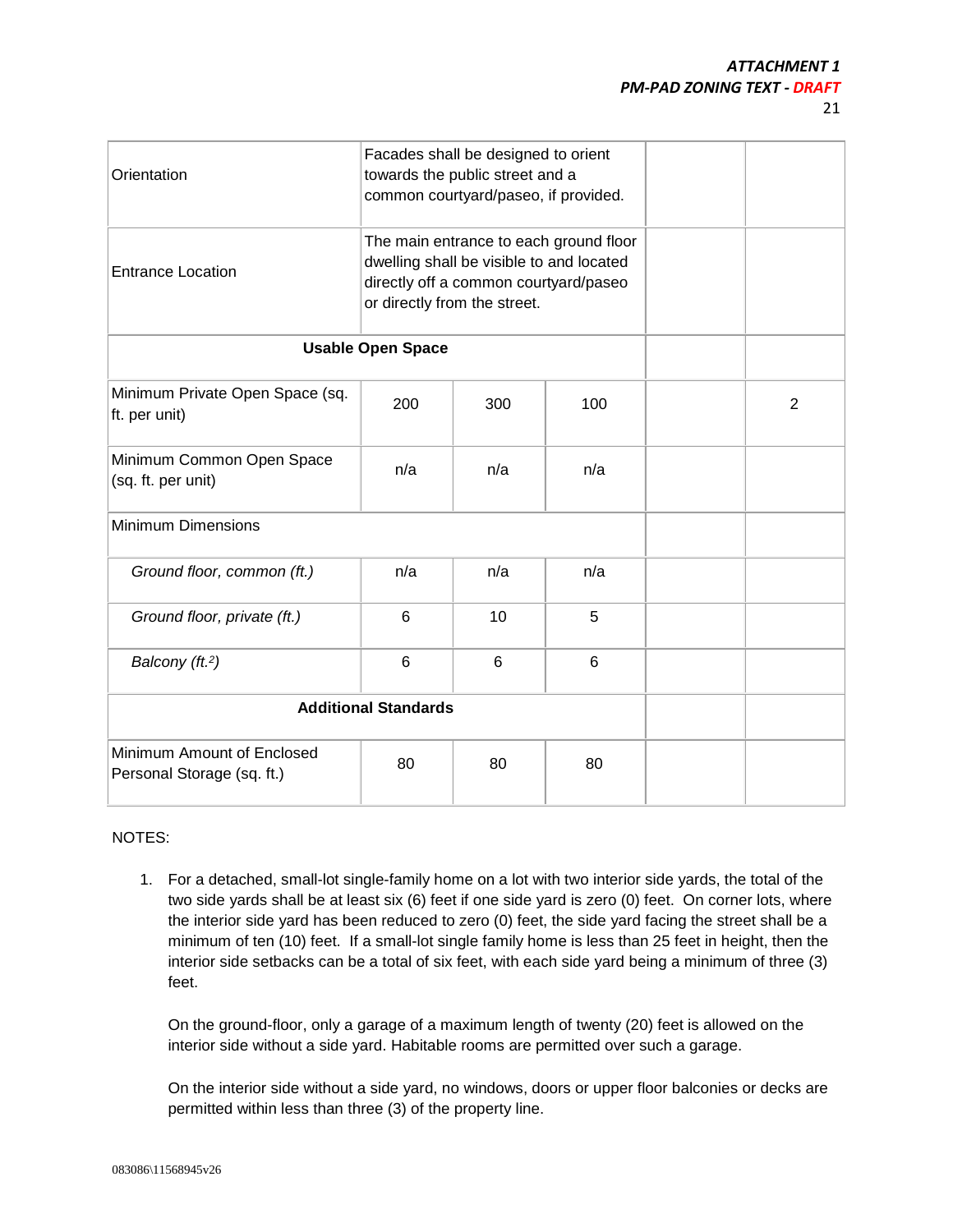- 2. For balconies not contributing to the usable private minimum open space, the balcony depth should be a minimum of one (1) foot.
- 3. Height Limitations and Exceptions.
	- a. Architectural Features. A parapet wall, cornice or sloping roof or solar energy system may project up to four feet above the height limit.
	- b. Towers. If the project site is greater than 15,000 square feet, a tower or other projecting architectural elements may extend up to 12 feet above the top of a pitched roof, provided that the square footage of the element(s) do not total more than 15 percent of the building footprint. The area above the uppermost permitted floor of the element(s) shall not be habitable space.
		- i. The composition of the tower element shall be balanced, where the width of the tower has a proportional relationship to the height of the tower.
		- ii. The tower element shall be proportional to the rest of the building.
		- iii. The tower element shall not be stepped back at any point.
		- iv. The maximum horizontal dimension of the tower element shall not exceed 100 feet.
		- v. Fenestration at the base of the tower shall be greater than the top.
	- c. Roof terraces including shade structures, pergolas, and vertical circulation (stairs and elevator bulkheads) providing access.
	- d. Other Exceptions. Antennas, belfries, chimneys, cooling towers, cupolas, domes, elevator bulkheads, flagpoles, ornamental towers, penthouses, solar collectors, spires and standpipes and necessary mechanical equipment may exceed the height limits.

# **1.070.B - Development Standards—PMM.**

All residential building types other than multifamily must comply with the PMRD development standards (PM-PAD section 1.070.A). Multifamily buildings, including multifamily buildings with non-residential uses on the ground floor, and nonresidential buildings must comply with the PMMUD development standards (PM-PAD section 1.070.C) except that the maximum building height allowed for multifamily, mixed-use, and nonresidential buildings in the PMM subdistrict is 50 feet.

# **1.070.C - Development Standards for the PMMUD Subdistrict.**

Tables 1.070.C(1) through 1.070.C(5) prescribe the development standards for PMMUD subdistrict. Additional regulations are denoted in the second to the right-most column. Section numbers in this column refer to other sections of this article, while individual numbers refer to the numbers in the notes that directly follow the table. The numbers in each illustration below refer to corresponding regulations in the "#" column in the associated table.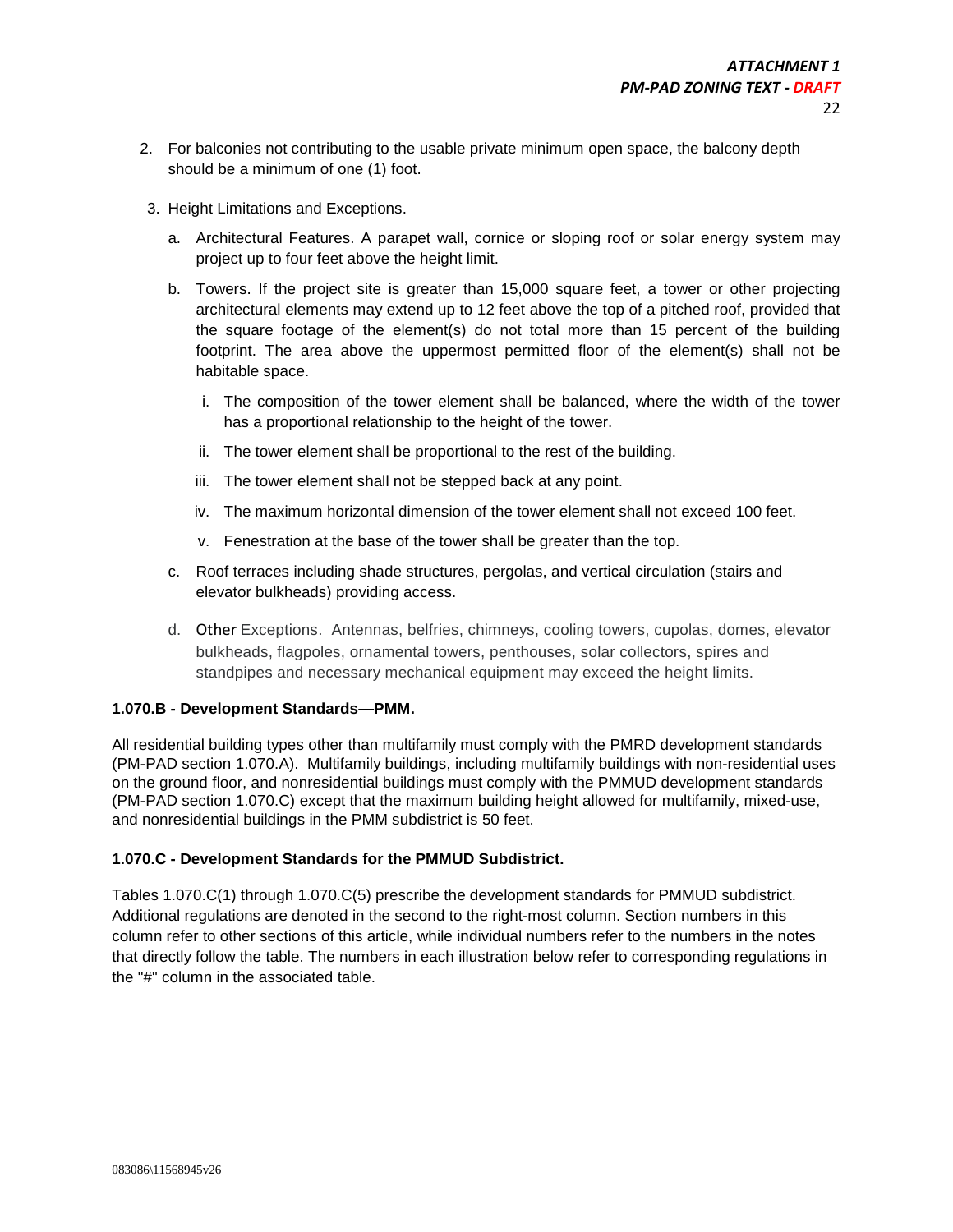# **FIGURE FOR TABLE 1.070.C(1): LOT, DENSITY, FAR, AND BUILDING PLACEMENT STANDARDS— PMMUD SUBDISTRICT**



# **TABLE 1.070.C(1): LOT, DENSITY, FAR, AND BUILDING PLACEMENT STANDARDS— PMMUD SUBDISTRICT**

| <b>District</b>                                              | <b>PMMUD</b>                                                                                                                                                                                                                                     | <b>Additional Regulations</b> | # |
|--------------------------------------------------------------|--------------------------------------------------------------------------------------------------------------------------------------------------------------------------------------------------------------------------------------------------|-------------------------------|---|
|                                                              | <b>Lot and Density Standards</b>                                                                                                                                                                                                                 |                               |   |
| Residential-Only<br>Development                              | Single-family residences, duplexes,<br>and townhomes are subject to the lot<br>and density standards of the PMRD<br>subdistrict. Multi-family residential<br>buildings are subject to the lot and<br>density standards in the PMMUD<br>district. |                               |   |
| <b>Maximum Density</b><br>(dwelling units/net acre)          | 75                                                                                                                                                                                                                                               |                               |   |
| Minimum Lot Size (sq.<br>ft.)                                | 3,000                                                                                                                                                                                                                                            |                               |   |
| Minimum Lot Width (ft.)                                      | 30                                                                                                                                                                                                                                               |                               |   |
| Maximum Non-<br><b>Residential Floor Area</b><br>Ratio (FAR) | 2.5                                                                                                                                                                                                                                              |                               |   |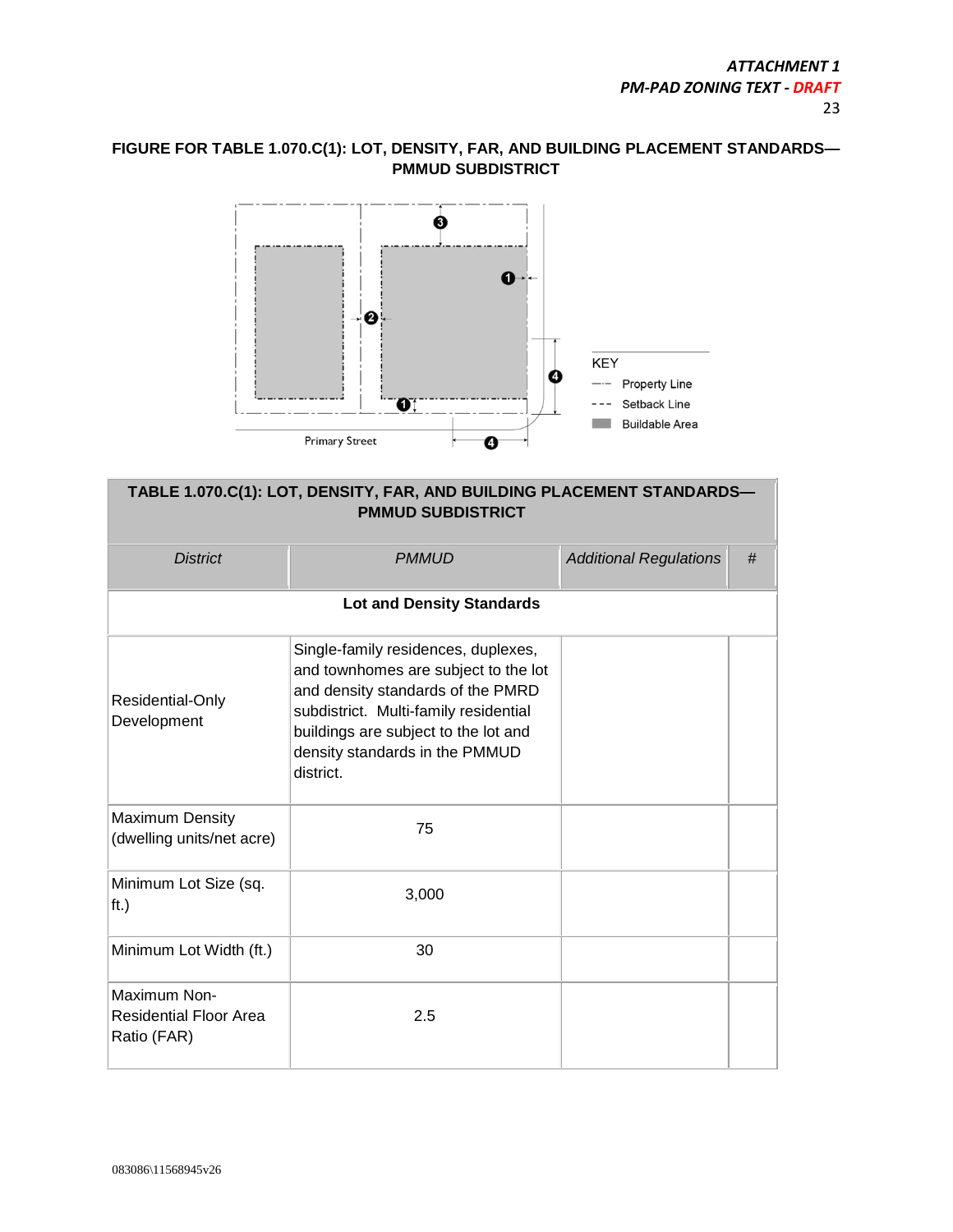24

| Setbacks (ft.)                                                                            |                                                                                                                                                                                                                                  |                                                                     |                                |  |
|-------------------------------------------------------------------------------------------|----------------------------------------------------------------------------------------------------------------------------------------------------------------------------------------------------------------------------------|---------------------------------------------------------------------|--------------------------------|--|
| Residential-Only<br>Development                                                           | Single-family residences, duplexes,<br>and townhomes are subject to the<br>setback requirements of the PMRD<br>subdistrict. Multi-family residential<br>buildings are subject to the setback<br>standards in the PMMUD district. |                                                                     |                                |  |
| <b>Street or Open Space</b><br>Frontages, Stenmark                                        | Planning Area A: min. 5, max. 10<br>Planning Areas B and C: min. 0, max.<br>10<br>Planning Areas F and G: min. 0, max.<br>10 on the east side.<br>Planning Area H: min. 0, max. n/a                                              | 1, 2                                                                | $\left( 1\right)$              |  |
| <b>Street or Open Space</b><br>Frontages, other than<br><b>Stenmark</b>                   | Min: $0$<br>Max: 10                                                                                                                                                                                                              | See § 15.04.601.020<br><b>Building Projections</b><br>into Yards; 2 | $\textcircled{\scriptsize{1}}$ |  |
| <b>Interior Side</b>                                                                      | Min. 0; 5 where abutting a Residential<br><b>District</b>                                                                                                                                                                        | See § 15.04.601.020<br><b>Building Projections</b><br>into Yards, 3 | $\circled{2}$                  |  |
| Rear                                                                                      | Min. 0; 10 where abutting Residential<br><b>District</b>                                                                                                                                                                         | 3                                                                   | $\circled{3}$                  |  |
| Corner Build Area (ft.)                                                                   | 30                                                                                                                                                                                                                               | 3, 4                                                                | $\circled{4}$                  |  |
| Minimum Building<br>Separation for Buildings<br>with Attached<br><b>Residential Units</b> | 20                                                                                                                                                                                                                               |                                                                     |                                |  |

Notes:

- 1. **Build-to Line.** Buildings shall be constructed at the street frontage or required setback line (the "build-to" line) for at least 60 percent of the building frontage on Stenmark Drive. This requirement may be modified or waived by the Zoning Administrator or the Design Review Board, whichever has approval authority, upon finding that:
	- a. Substantial landscaping will be located between the build-to line and ground floor residential units to soften visual impact of buildings. Transitional entries into residential units such as door yards. These are articulated in the PM Design Guidelines;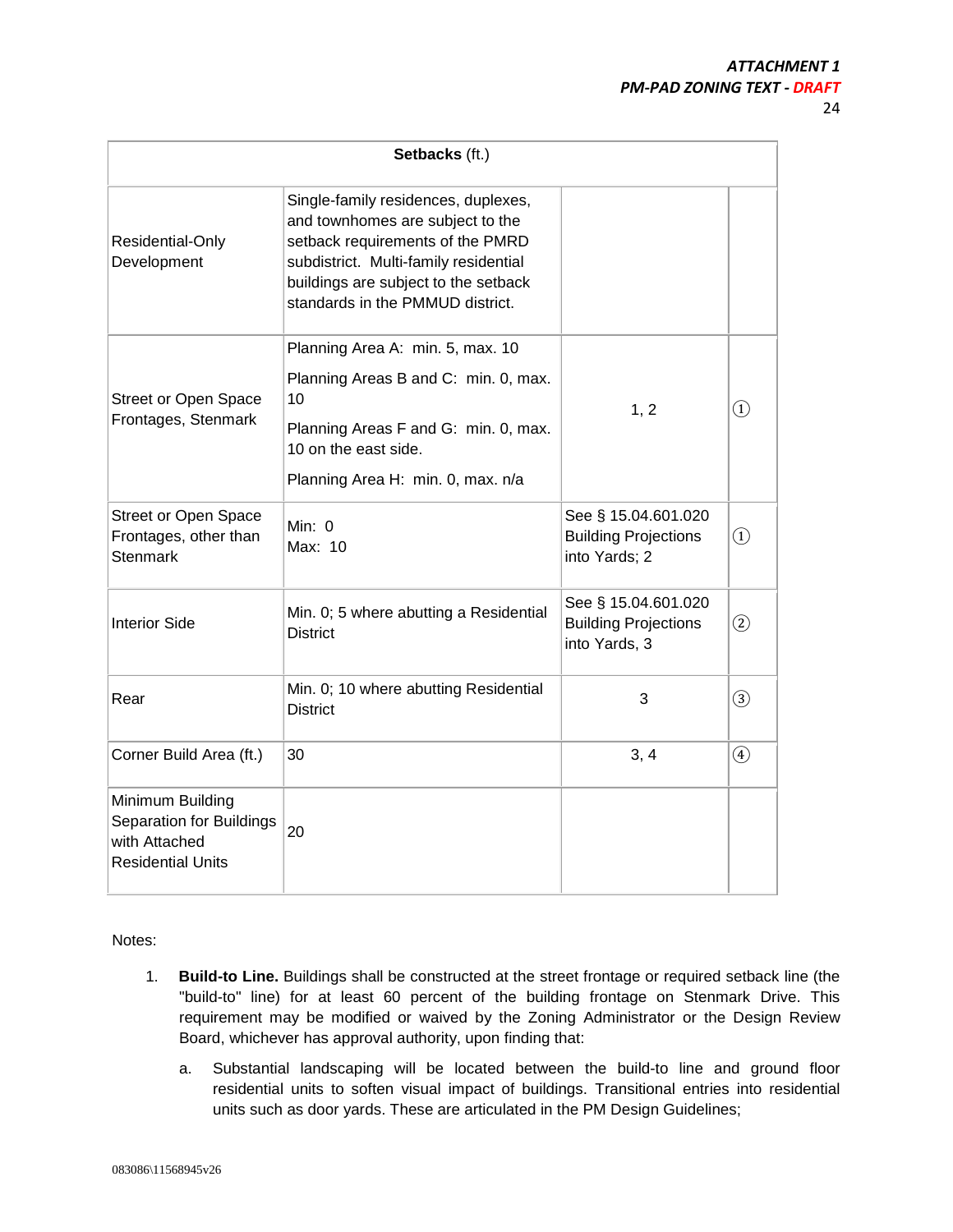- b. Entry courtyards, plazas, entries, or outdoor eating and display areas will be located between the build-to line and building, provided that the buildings will be built to the edge of the courtyard, plaza, or outdoor dining area; or
- c. The building will incorporate an alternative entrance design that will create a welcoming entry feature facing the street.
- 2. **Open Space Frontages**. In Planning Area H, parking is permitted between the street and building where the building fronts onto a publicly accessible private open space or public open space. See Table 1.050.B(4).
- 3. **Required Side and Rear Yards for Residential Uses.** In order to provide light and air for residential units, the following minimum setbacks apply to any building wall containing windows for residential units and facing an interior side or rear yard.
	- a. For any wall containing windows, a setback of at least 5 feet shall be provided.
	- b. For any wall containing bedroom windows, a setback of at least 8 feet shall be provided.
	- c. For any wall containing living room or other primary room windows, a setback of at least 10 feet shall be provided.
	- d. The required setbacks apply to that portion of the building wall containing a window and extending three feet on either side of the window.
- 4. **Corner Build Area**. Buildings on corner lots must be located in accordance with the required setbacks. Any curb cuts for driveways or alleys must be at least fifty (50) feet from street corners. Publicly accessible plazas can abut street corners provided buildings are built to the edge of the public plaza, even if this causes the building to otherwise exceed the maximum allowable setback.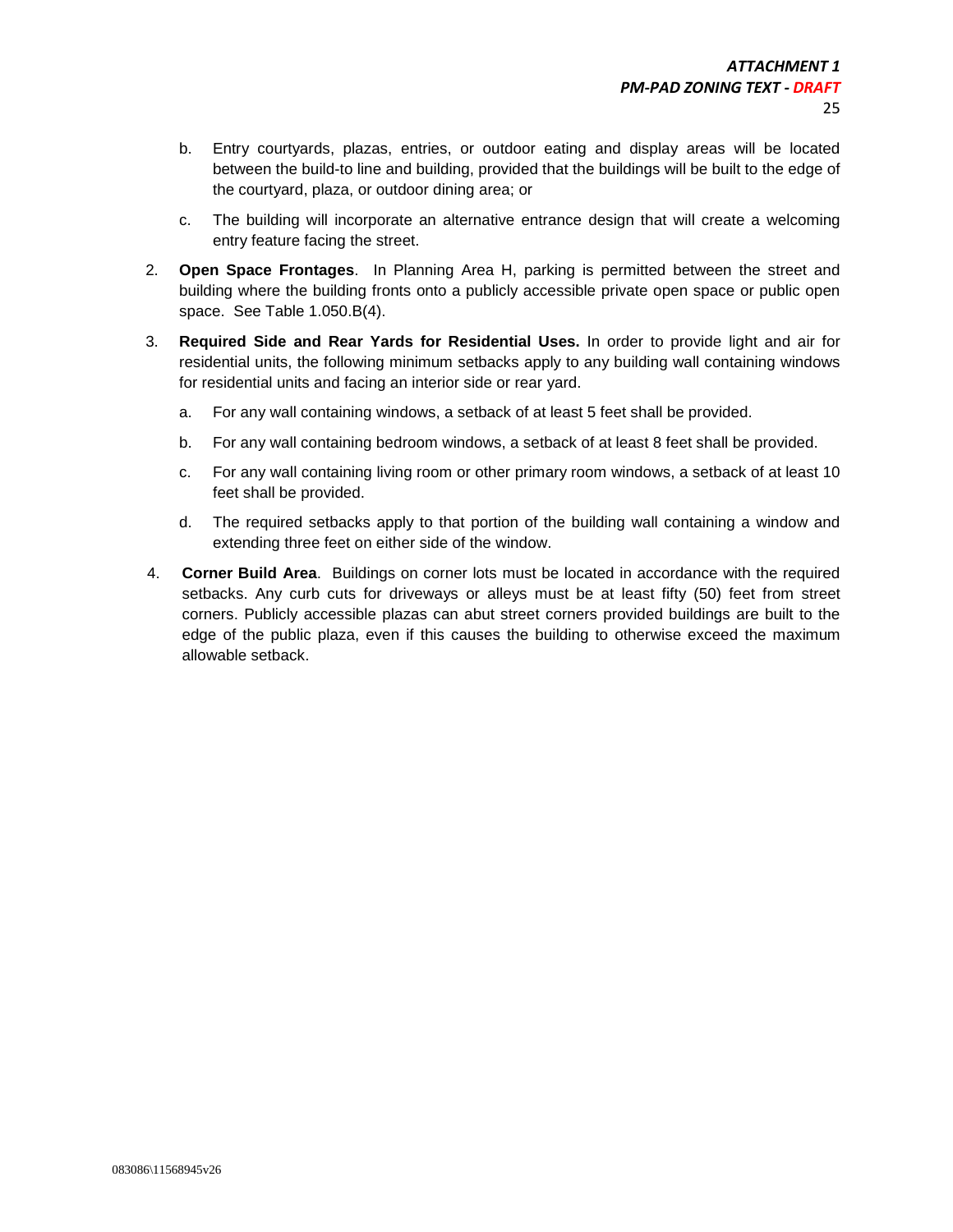# **FIGURE FOR TABLE 1.070.C(2): HEIGHT STANDARDS—PMMUD SUBDISTRICTS**



| TABLE 1.070.C(2): HEIGHT STANDARDS-PMMUD SUBDISTRICT             |                             |                                                                 |               |  |  |
|------------------------------------------------------------------|-----------------------------|-----------------------------------------------------------------|---------------|--|--|
| <b>District</b>                                                  | <b>PMMUD</b>                | <b>Additional Regulations</b>                                   | #             |  |  |
| Building Maximum Height (ft.)                                    | 105                         | See § 15.04.601.050<br><b>Exceptions to Height</b><br>Limits; 1 | $\circled{s}$ |  |  |
| Building Minimum Height (ft.)                                    | 22                          | $\overline{2}$                                                  | $\circled{6}$ |  |  |
|                                                                  | <b>Ground Floor Minimum</b> |                                                                 |               |  |  |
| Ground Floor Residential Uses (ft.)                              | 12                          |                                                                 | (7)           |  |  |
| Ground Floor Non-residential Uses<br>(ft.)                       | 15                          |                                                                 | (7)           |  |  |
| First Floor Ceiling Height, Non-<br>residential Uses (ft. clear) | 12                          |                                                                 | $\circledR$   |  |  |
| Parking Podium                                                   | No minimum                  |                                                                 | $\circled{9}$ |  |  |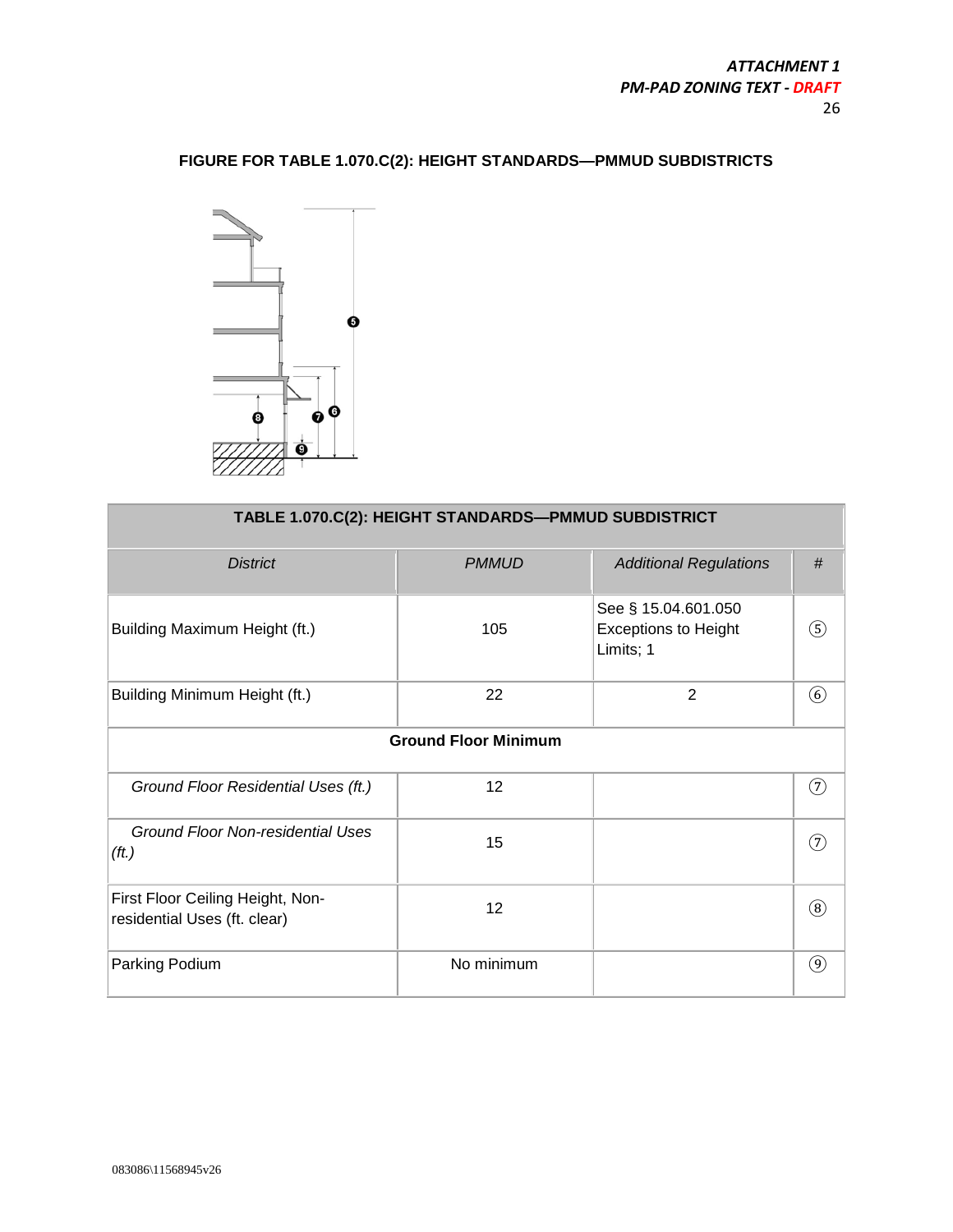Notes:

#### 1. **Height Limitations and Exceptions.**

- a. *Architectural Features.* A parapet wall, cornice or sloping roof or solar energy system may project up to four feet above the height limit.
- b. *Towers.* If the project site is greater than 15,000 square feet, a tower or other projecting architectural elements may extend up to 12 feet above the top of a pitched roof, provided that the square footage of the element(s) do not total more than 15 percent of the building footprint. The area above the uppermost permitted floor of the element(s) shall not be habitable space.
	- i. The composition of the tower element shall be balanced, where the width of the tower has a proportional relationship to the height of the tower.
	- ii. The tower element shall be proportional to the rest of the building.
	- iii. The tower element shall not be stepped back at any point.
	- iv. The maximum horizontal dimension of the tower element shall not exceed 100 feet.
	- v. Fenestration at the base of the tower shall be greater than the top.
- c. Roof terrace structures, including shade structures, pergolas, and access or overruns for vertical circulation (stairs and elevator bulkheads).
- d. Other Exceptions. Antennas, belfries, chimneys, cooling towers, cupolas, domes, elevator bulkheads, flagpoles, ornamental towers, penthouses, solar collectors, spires and standpipes and necessary mechanical equipment may exceed the height limits.
- 2. **Minimum Building Height**. Detached accessory dwelling units can have a minimum height of 16 feet or as otherwise stated in state law.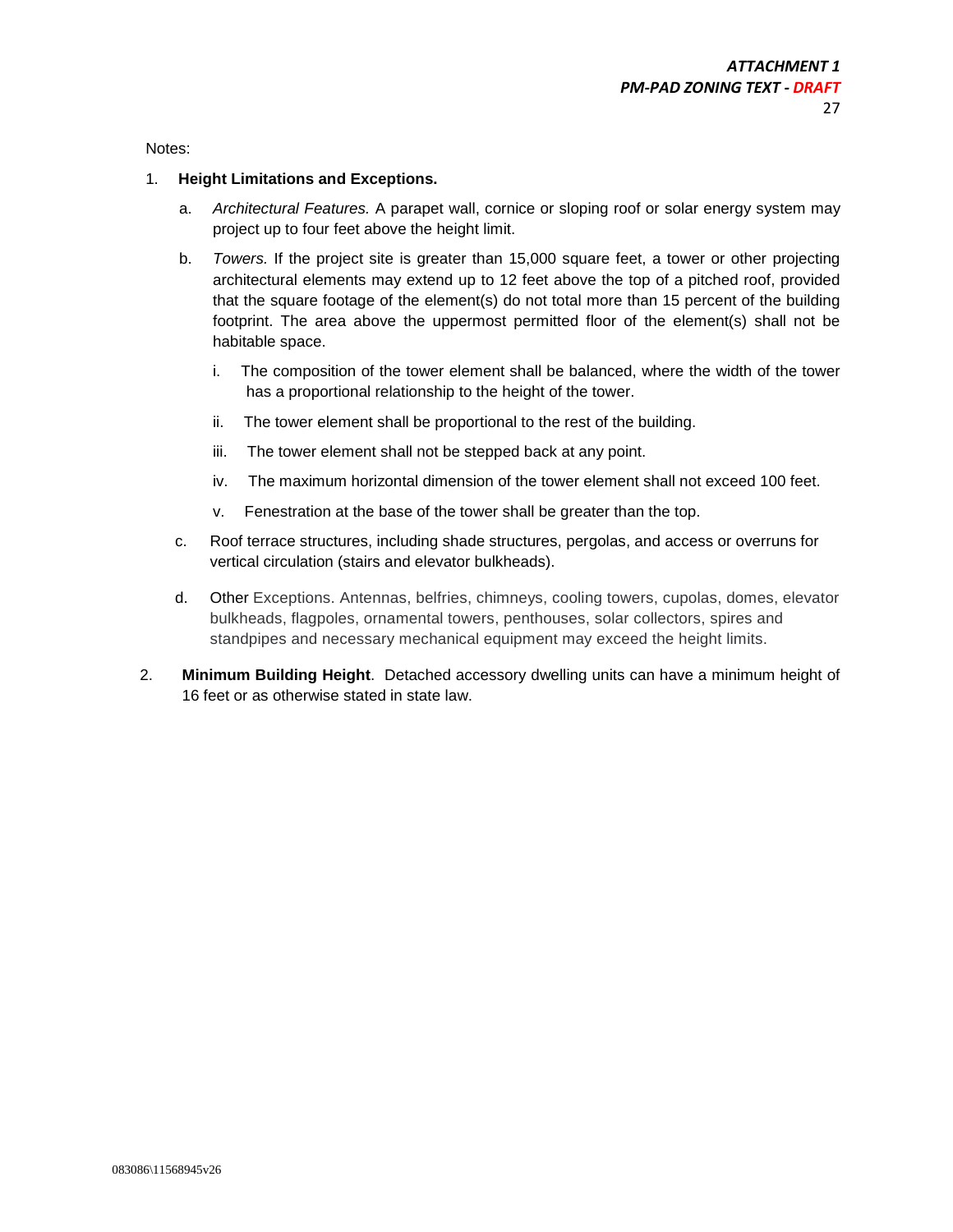# **FIGURE FOR TABLE 1.070.C(3): BUILDING FORM STANDARDS—PMMUD SUBDISTRICT**



| TABLE 1.070.C(3): BUILDING FORM STANDARDS—PMMUD SUBDISTRICT |                                                                                                                                         |                                  |               |  |  |
|-------------------------------------------------------------|-----------------------------------------------------------------------------------------------------------------------------------------|----------------------------------|---------------|--|--|
| <b>District</b>                                             | <b>PMMUD</b>                                                                                                                            | Additional<br><b>Regulations</b> | #             |  |  |
| Maximum Building Length Without<br>Massing Break (ft.)      | 225                                                                                                                                     | 1                                |               |  |  |
| Maximum Length of Blank Wall (ft.)                          | 25                                                                                                                                      | 1                                |               |  |  |
| Bay Window Projections (ft.)                                | Max. 5 feet from primary façade and<br>min. 12 feet above sidewalk grade                                                                | $\overline{2}$                   | (1)           |  |  |
| Awnings and Overhangs (ft.)                                 | Min. 4 feet from primary façade and<br>at least 8 feet above sidewalk grade                                                             |                                  | (12)          |  |  |
| Awning setback from Curb                                    | Min 2 feet clear                                                                                                                        |                                  | $\circled{1}$ |  |  |
| Residential Balconies Projections (ft.)                     | Max. 4 feet into Setback above first<br>story; where no Setback occurs,<br>Max, 4 feet into ROW at least 8 feet<br>above sidewalk grade |                                  |               |  |  |

Notes:

- 1. **Building Length**. A vertical massing break the entire height of the building is required at a minimum of every 200 feet of horizontal building length.
- 2. **Maximum Length of Blank Walls**. This limitation does not apply to buildings with unique design requirements, such as gyms and auditoriums.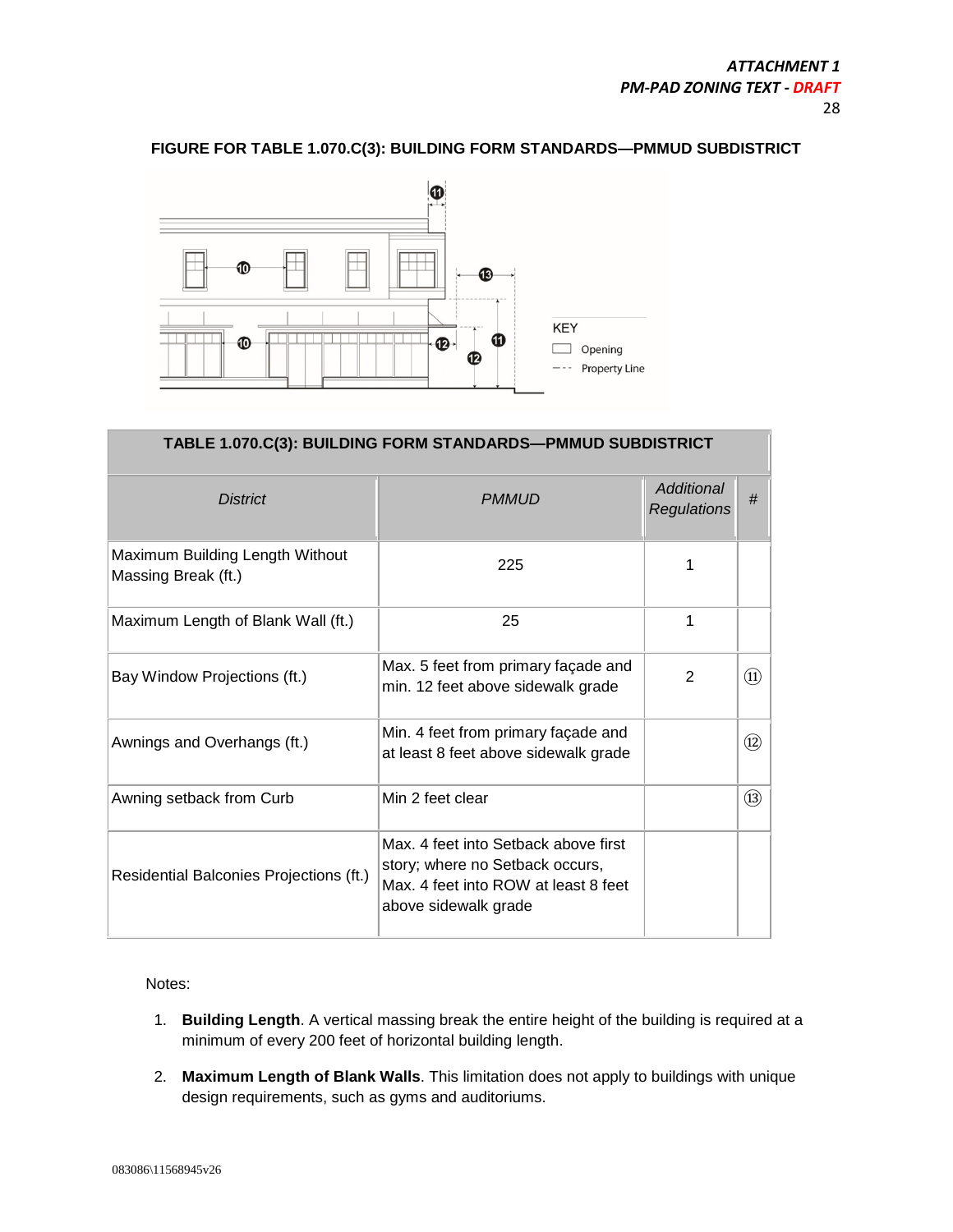

# **FIGURE FOR TABLE 1.070.C(4): PARKING AND LOADING STANDARDS—PMMUD SUBDISTRICT**

| TABLE 1.070.C(4): PARKING AND LOADING STANDARDS-PMMUD<br><b>SUBDISTRICT</b> |                                                                                                                                                                  |                                  |                                  |
|-----------------------------------------------------------------------------|------------------------------------------------------------------------------------------------------------------------------------------------------------------|----------------------------------|----------------------------------|
|                                                                             | <b>PMMUD</b>                                                                                                                                                     | Additional<br><b>Regulations</b> | #                                |
| Setback from Street<br>Property Line (ft.)                                  | Buildings shall be placed as close to the street<br>as possible, with parking underground, behind<br>a building, or on the interior side or rear of the<br>site. | 1, 2                             | (14)                             |
| Setback from Buildings<br>and Public Plazas (ft.)                           | Min. 5 ft. walkway plus 3 ft. landscaping;<br>Applicable only to above ground parking.                                                                           | 1                                | $\circled{f}$                    |
| <b>Access Location</b>                                                      | Side street or alley wherever possible                                                                                                                           |                                  |                                  |
| <b>Curb Cuts</b>                                                            | Minimized and in area least likely to impede<br>pedestrian circulation; Min. 50 feet from<br>corner                                                              | 3                                | (16)                             |
| Loading/Service Area                                                        | Side or rear of lot; must be screened from<br>public ROW                                                                                                         |                                  | $\left(\overline{\Omega}\right)$ |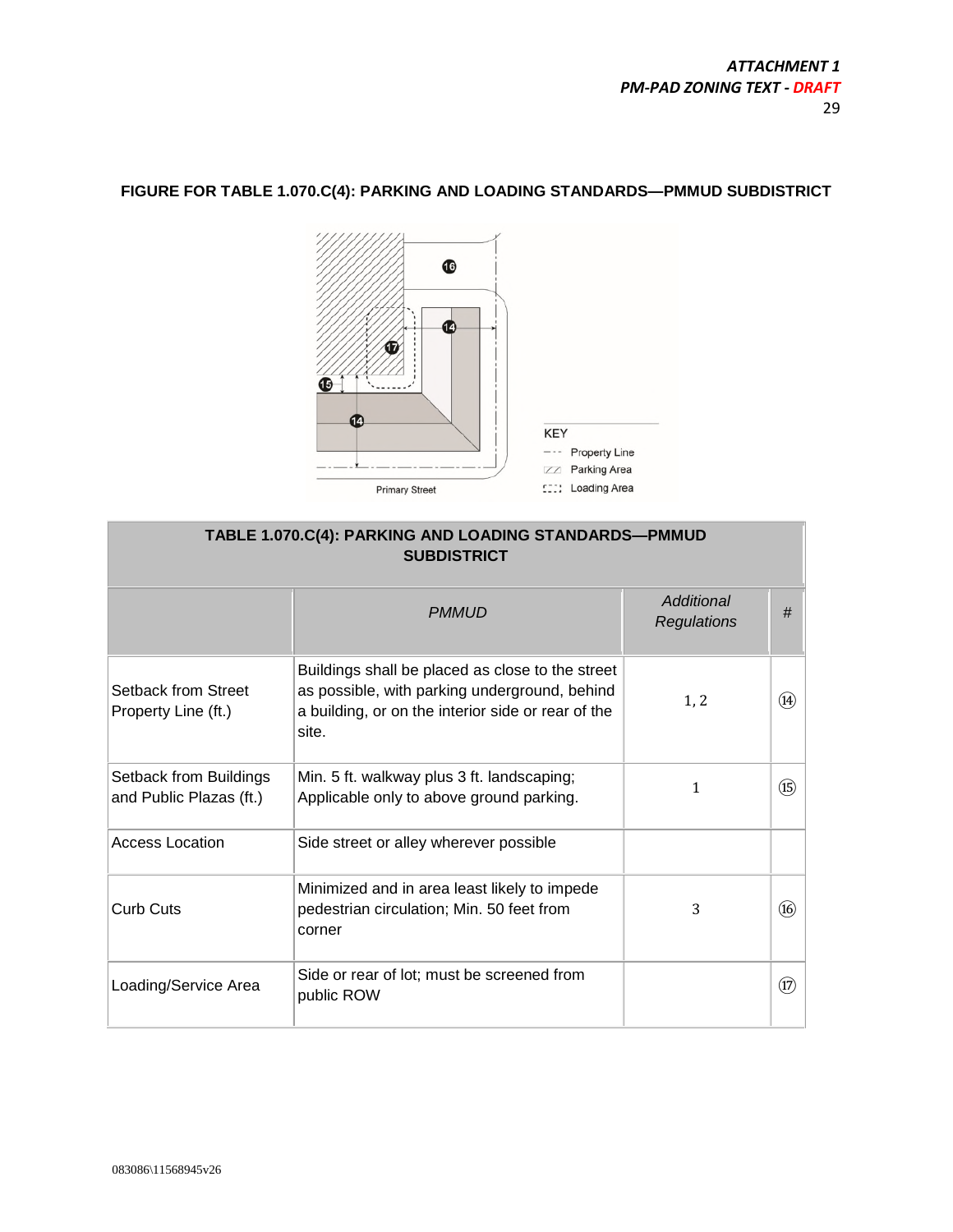Notes:

- 1. **Building Projections.** The maximum width of any projection, including bay windows, is 12 feet, and the total of all projections along a building face may not be more than 12 feet wide or 30 percent of the building frontage, whichever is greater.
- 2. **Limitations on Location of Parking.** Parking may be located within 40 feet of the street facing property line in accordance with the following standards.
	- a. *Underground and Partially Submerged Parking.* Parking completely or partially underground, may match the setbacks of the main structure.
	- b. Parking Structures may not be located along Primary Streets; parking structures may match the setbacks of Secondary and Tertiary Streets, with the exception of the first 50 feet from the corner of a Primary Street.
	- c. *Surface Parking.* Minimum setback of 40 feet except in Planning Area H, where parking is permitted between the street and the building under certain conditions specified in Table 1.050.B(1), and for above-ground off-street surface parking.
		- i. In Planning Area H, when parking is located between the street and building, the parking must have screening along the public right-of-way, which can consist of a wall, hedge, trellis, or other landscaping feature.
		- ii. Above-ground off-street surface parking may be located within 40 feet of a street facing property line with the approval of an administrative use permit when the Zoning Administrator makes the following findings:
			- (a) Buildings are built close to the public sidewalk to the maximum extent feasible;
			- (b) The parking area is screened along the public right-of-way with a wall, hedge, trellis, and/or landscaping; and
			- (c) The site is small and constrained such that underground, partially submerged, or surface parking located more than 40 feet from the street frontage is not feasible.
- 3. **Curb Cuts**. Driveways are particularly discouraged along Stenmark Drive.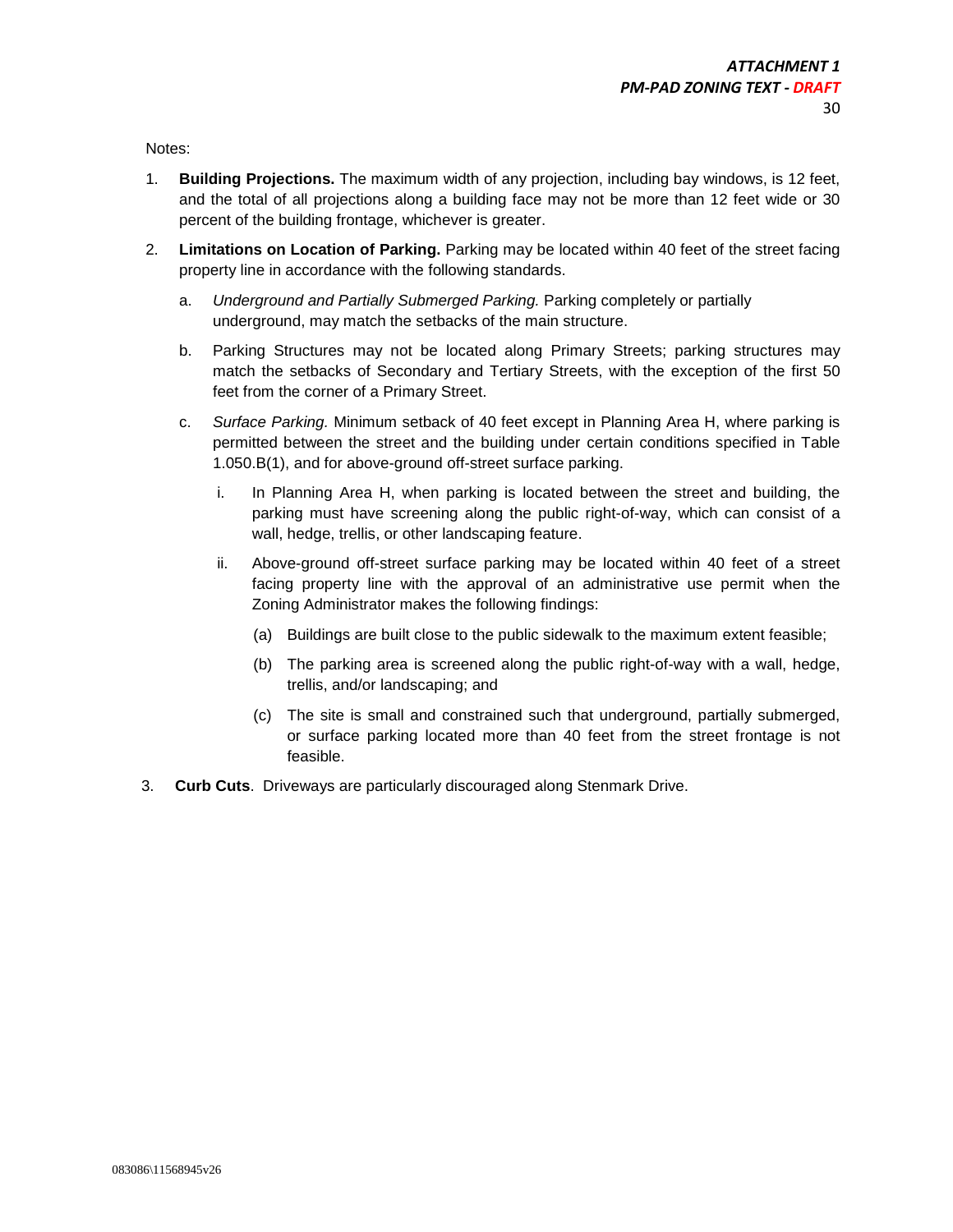# **1.070.C(5): LANDSCAPING AND OPEN SPACE STANDARDS—PMMUD SUBDISTRICT**

| TABLE 1.070.C(5): LANDSCAPING AND OPEN SPACE STANDARDS-PMMUD SUBDISTRICT |              |                                  |  |  |
|--------------------------------------------------------------------------|--------------|----------------------------------|--|--|
| <b>District</b>                                                          | <b>PMMUD</b> | Additional<br><b>Regulations</b> |  |  |
| Minimum Residential Private Open Space<br>(sq. ft. per unit)             | 45           |                                  |  |  |
| Minimum Amount of Landscaping (% of site)                                | 5            |                                  |  |  |

Notes:

- 1. **Residential Open Space.** Residential open space may be provided as common or private open space. Private areas consist of balconies, decks, patios, or fenced yards directly accessible from the residence. Common areas consist of landscaped areas, walks, patios, swimming pools, barbeque areas, playgrounds, turf, rooftop areas, or other such improvements as are appropriate to enhance the outdoor living environment of the development. Landscaped courtyard entries that are oriented towards the public street which create a welcoming entry feature are also considered common areas. All areas not improved with buildings, parking, vehicular accessways, trash enclosures, and similar items or devoted to perimeter landscaping shall be developed as common areas with the types of attributes described above.
	- a. *Minimum Dimensions, Private Open Space.* Private open space located on the ground level (e.g., yards, decks, patios) shall have no horizontal dimension less than five (5) feet. Private open space located above ground level (e.g., balconies) shall have no horizontal dimension less than five (5) feet. Balconies not included in private open space should be a minimum of one (1) foot wide.
	- b. *Usability.* A surface shall be provided that allows convenient use for outdoor living and/or recreation. Such surface may be any practicable combination of lawn, garden, flagstone, wood planking, concrete, or other serviceable, dust-free surfacing. The maximum slope shall not exceed 10 percent.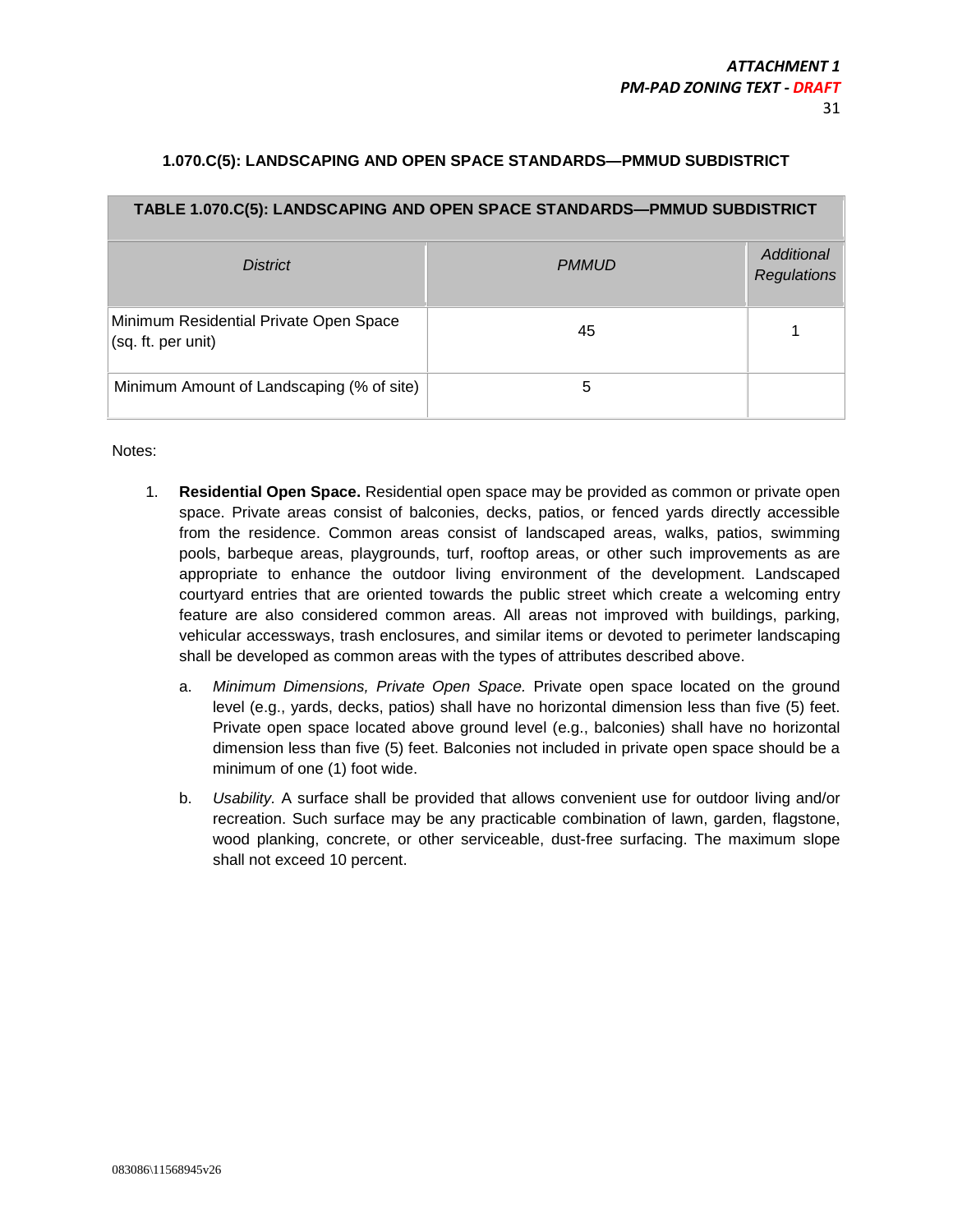c. *Accessibility, Private Open Space.* The space shall be accessible to only one living unit by a doorway to a habitable room or hallway.

# **1.070.C(6): SIGN STANDARDS—PMMUD SUBDISTRICT**

Signs within the PMMUD Subdistrict shall comply with the requirements in Article 15.04.606 for "Mixed Use Districts." Banners attached to streetlights are permitted only on Primary Thoroughfares.

# **1.070.C(7): FENCE STANDARDS—PMMUD SUBDISTRICT**

Fence design shall comply with Section 15.04.601.060, except that chain-link fence is prohibited, and the Point Molate Design Guidelines.

# **1.070.D - Development Standards for PMMUD-H Subdistrict.**

- 1. **New Development**. The development standards for new development other than single-family homes and duplexes in the PMMUD-H subdistrict are the same as the development standards in the PMMUD subdistrict. The development standards for new single-family homes and duplexes in the PMMUD-H subdistrict are the same as the development standards in the PMRD subdistrict. New development in the PMMUD-H subdistrict also must comply with the chapter of the Historic Design Guidelines chapter of the Point Molate Design Guidelines and Sections 15.04.303.100– 15.04.303.130 of this code.
- 2. **Existing Historic Buildings**. Existing historic buildings in the PMMUD-H subdistrict are exempt from all development standards in PM-PAD Sections 1.070.A and 1.070.C and from the requirements in Article 15.04.607. All existing historic buildings are legal, conforming structures in the PMMUD-H subdistrict and are not subject to the regulations in Article 15.04.606. Any alterations, modifications, additions, or changes to existing buildings in the PMMUD-H subdistrict must comply with the Historic Design Guidelines chapter of the Point Molate Design Guidelines and Sections 15.04.303.100–15.04.303.130 of this code.

**1.070.E - Development Standards for PMPR.** The development standards in the PMPR subdistrict are the same as the development standards for the PR district, located in Section 15.04.205.030.

# **1.070.F - Development Standards for PMPR-S.**

- 1**. General Standards.** The development standards in the PMPR-S subdistrict are the same as the development standards for the PR district, located in Section 15.04.205.030, and the development standards and public access requirements for the -S overlay, located in Sections 15.04.306.040 and 15.04.306.050.
- 2. **Public Access and Public Access Staging Areas**. In compliance with Sections 15.04.306.050.B and 15.04.306.050.C, park and recreation areas in the PMPR-S subdistrict must be publicly accessible and at least two public access staging areas must be included in the PMPR-S subdistrict.

**1.070.G - Development Standards for PMOS.** The development standards in the PMOS subdistrict are the same as the development standards for the OS district, located in Section 15.04.206.030.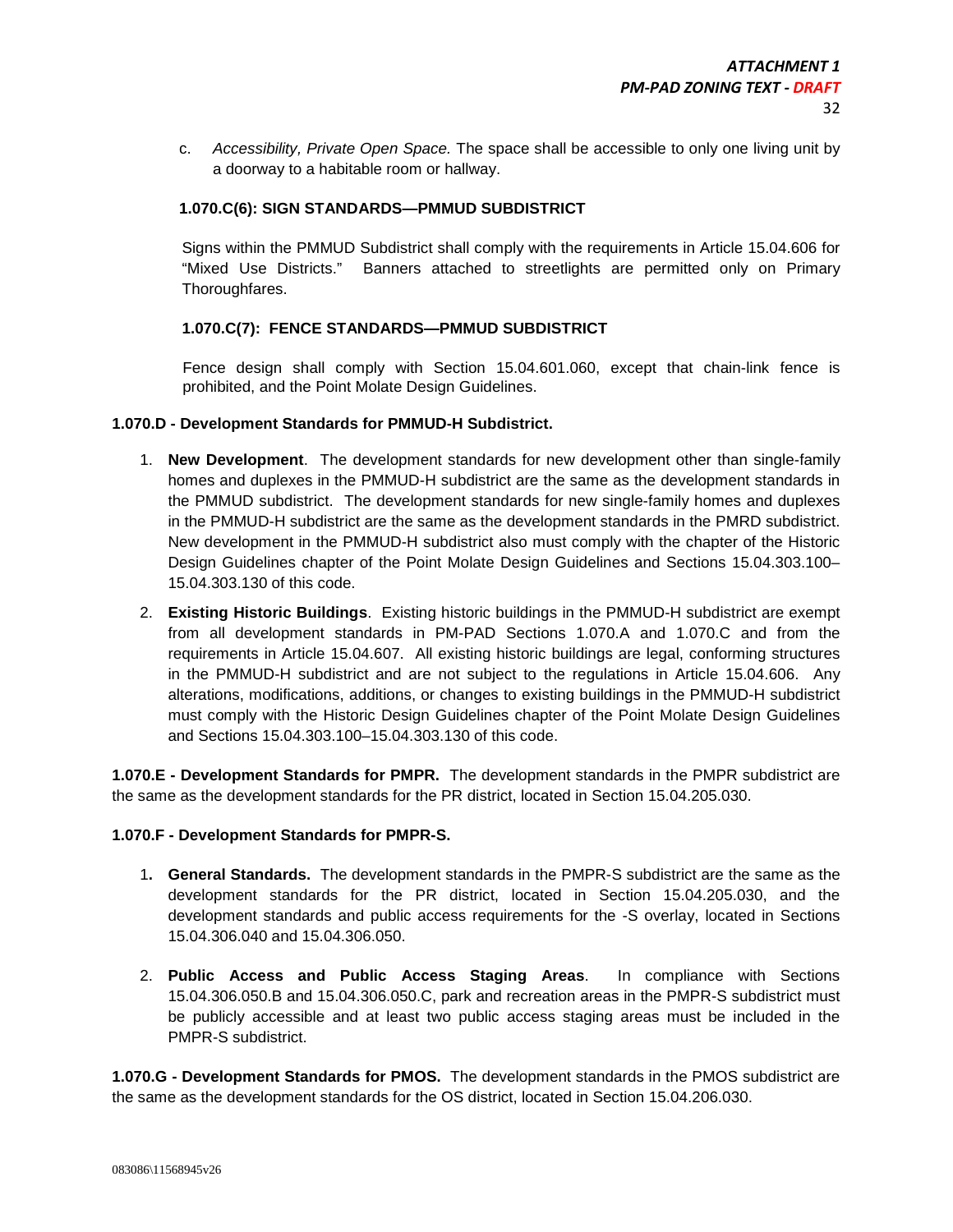**1.070.H – Development Standards for PMPCI.** The development standards in the PMPCI subdistrict are the same as the development standards for the PCI district, located in section 15.04.205.030.